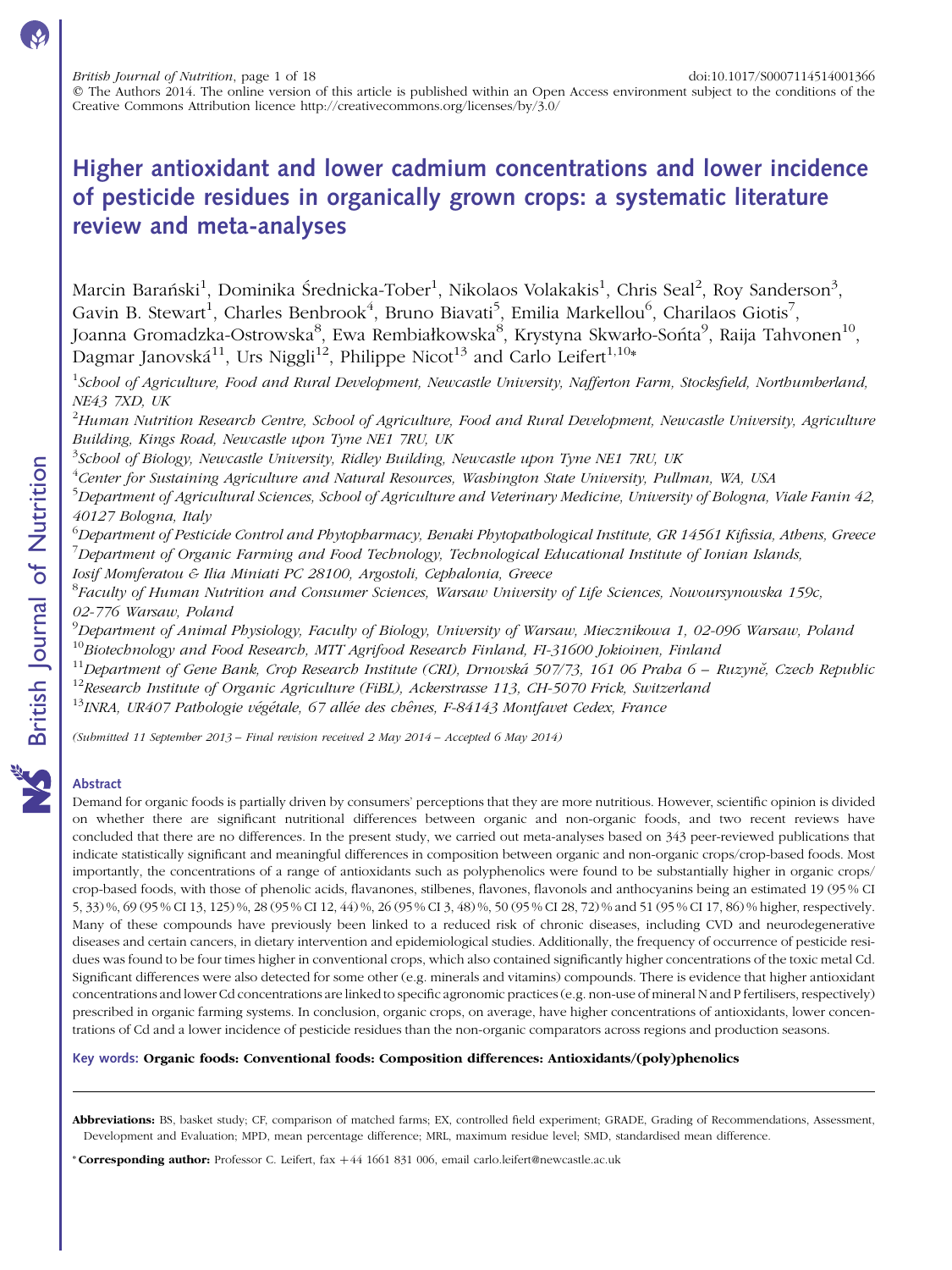Increased public concerns about the negative environmental and health impacts of agrochemicals (pesticides, growth regulators and mineral fertilisers) used in crop production have been major drivers for the increase in consumer demand for organic foods over the last 20 years<sup> $(1-3)$ </sup>.

Organic crop production standards prohibit the use of synthetic chemical crop protection products and certain mineral fertilisers (all N, KCl and superphosphate) to reduce environmental impacts (nitrate  $(NO<sub>3</sub><sup>-</sup>)$  leaching and P run-off and pesticide contamination of groundwater) and the risk of pesticide residues being present in crop plants<sup> $(4)$ </sup>. Instead, they prescribe regular inputs of organic fertilisers (e.g. manure and composts), use of legume crops in rotation (to increase soil N levels), and application of preventative and non-chemical crop protection methods (e.g. the use of crop rotation, more resistant/tolerant varieties, mechanical and flame weeding, and biological disease and pest control products). However, organic standards permit the use of certain plant or microbial extract and/or mineral (e.g. Cu- and S-based) crop protection products<sup> $(5,6)$ </sup>.

As a result, organic and conventional crop production may differ significantly in crop rotation designs and fertilisation and crop protection protocols as well as in the type of crop varieties used<sup>(6–10)</sup>. Apart from minimising the risk of agrochemical residues being present in crops, the agronomic protocols used in organic farming systems may also affect mineral uptake patterns and metabolic processes in crop plants. Recent studies have shown that the switch from mineral to organic fertilisers results in significant differences in gene and protein expression patterns and, as a result, in secondary metabolite profiles; for example, approximately 10 % of proteins have been found to be either up- or down-regulated in response to contrasting fertiliser inputs in potato and wheat $(10-15)$ . Also, a switch from pesticide-based conventional to organic crop protection protocols has been shown to have a significant, but more limited effect than fertilisation regimens, and there were some statistically significant interactions between fertilisation and crop protection protocols with respect to gene and protein expression pattern<sup> $(10-15)$ </sup>.

Over the last 20 years, a large number of scientific studies have compared the concentrations of nutritionally relevant minerals (e.g. Fe, Zn, Cu and Se), toxic metals (e.g. Cd and Pb), pesticide residues, macronutrients (e.g. proteins, fats and carbohydrates) and secondary metabolites (e.g. antioxidants, (poly)phenolics and vitamins) in crops from organic and conventional production systems (see the online supplementary material for a list of publications).

There is particular interest in antioxidant activity/concentrations, as there is strong scientific evidence for health benefits associated with increased consumption of crops rich in (poly)phenolics and other plant secondary metabolites with antioxidant activity (e.g. carotenoids and vitamins C and  $E^{(16-18)}$ . Most importantly, a substantial number of human dietary intervention studies have reported an increased dietary intake of antioxidant/(poly)phenolic-rich foods to protect against chronic diseases, including CVD, certain cancers (e.g. prostate cancer) and neurodegenerative diseases;

a detailed description of the evidence has been given in recent reviews by Del Rio *et al.*<sup>(16)</sup> and Wahlqvist<sup>(17)</sup>. Also, these plant secondary metabolites are increasingly being recognised to contribute significantly to the health benefits associated with increased fruit, vegetable and whole grain consumption $(16-18)$ .

Several systematic literature reviews have recently analysed the available published information, using both qualitative and quantitative methods, with the aim of identifying the potential effects of organic and conventional production protocols on the nutritional quality of  $\text{crops}^{(19-21)}$ . However, these systematic reviews (1) used different methodologies (e.g. weighted and unweighted meta-analyses) and inclusion criteria, (2) did not cover most of the large amount of information published in the last 4–5 years, (3) provided no structured assessment of the strength of the evidence presented, and (4) came to contrasting conclusions. As a result, there is still considerable controversy as to whether the use of organic production standards results in significant and consistent changes in the concentrations of potentially health-promoting (e.g. antioxidants, (poly)phenolics, vitamins and certain minerals) and potentially harmful (e.g. Cd and Pb) compounds in crops and crop-based foods<sup> $(7,19-22)$ </sup>. However, there is increasing evidence and more widespread acceptance that the consumption of organic foods is likely to reduce exposure to pesticide residues<sup>(21,23,24)</sup>.

There are major research synthesis challenges to assessing differences in crop composition resulting from farming practices. Most importantly, the studies available for meta-analyses (1) have used different experimental designs (e.g. replicated field experiments, farm surveys and retail surveys) and (2) have been carried out in countries/regions with contrasting agronomic and pedo-climatic background conditions (see the online supplementary material for a list of publications). This heterogeneity is likely to increase the amount of published data required to detect and understand variation in composition parameters resulting from the use of contrasting crop production methods. An additional problem is that many studies do not report measures of variation, which reduces the withinstudy power of unweighted analyses and the between-study power of weighted analyses. Weighted meta-analyses are widely regarded as the most appropriate statistical approach for comparing data sets from studies with variable experimental designs(25,26). However, some studies have used unweighted analytical methods $^{(19)}$  to avoid the loss of information associated with conducting weighted meta-analyses on a subset of the available information.

Therefore, the main objectives of the present study were to (1) carry out a systematic literature review of studies focused on quantifying composition differences between organic and conventional crops, (2) conduct weighted and unweighted meta-analyses of the published data, (3) carry out sensitivity analyses focused on identifying to what extent meta-analysis results are affected by the inclusion criteria (e.g. using mean or individual data reported for different crop varieties or experimental years) and meta-analysis method (e.g. weighted  $v$ . unweighted), and  $(4)$  discuss meta-analysis results in the context of the current knowledge about the nutritional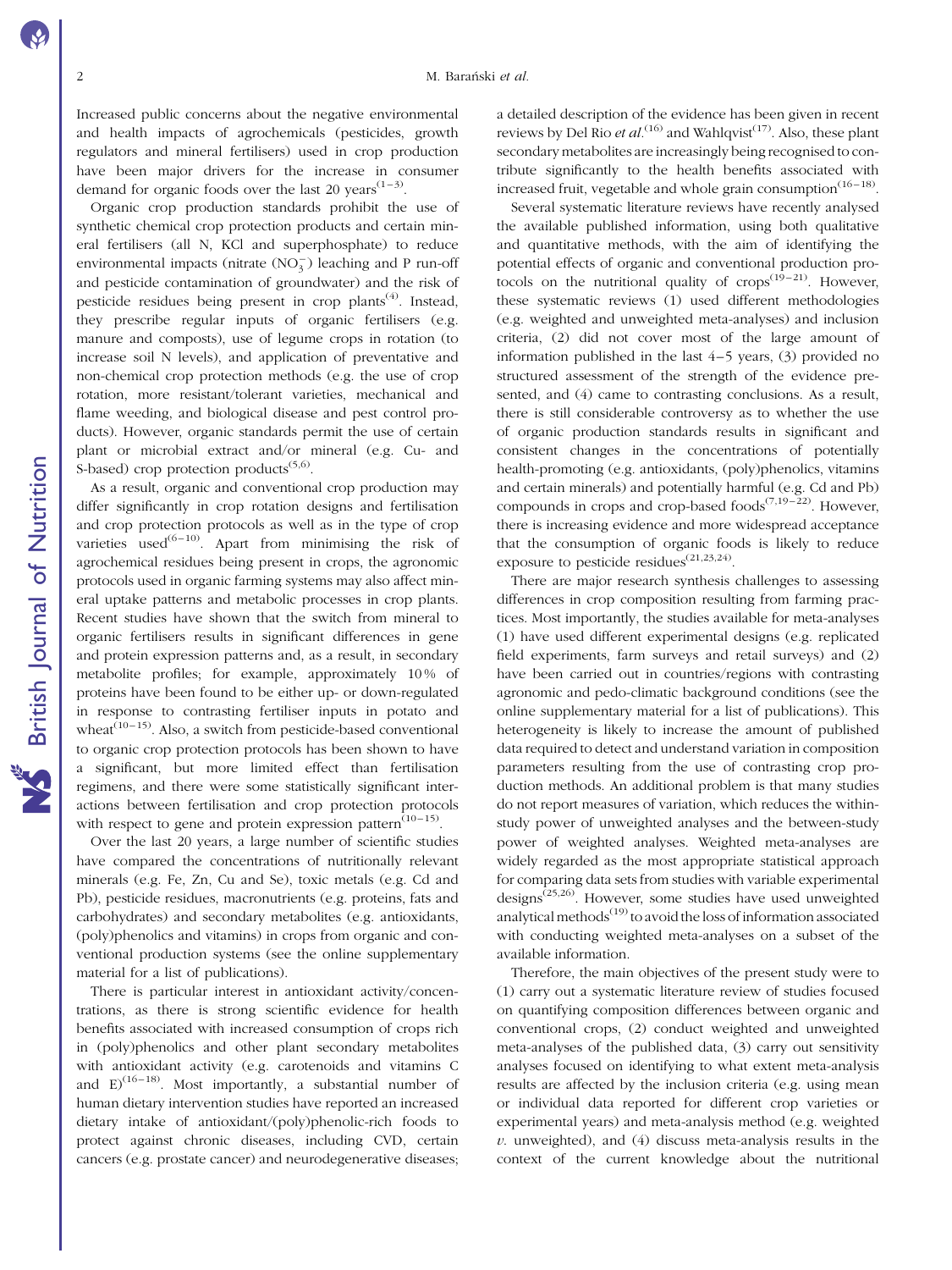impacts of compounds for which significant composition differences were detected.

The present study specifically focused on plant secondary metabolites (especially antioxidants/(poly)phenolics and vitamins), potentially harmful synthetic chemical pesticides, toxic metals (including Cd, As and Pb),  $NO_3^-$ , nitrite  $(NO_2^-)$ , macronutrients (including proteins, amino acids, carbohydrates and reducing sugars) and minerals (including all plant macro- and micronutrients). Metabolites produced by micro-organisms on plants (e.g. mycotoxins) were not the subject of the present systematic literature review and meta-analyses.

# Materials and methods

# Literature search: inclusion criteria and search strategy

The literature search strategy and meta-analysis protocols used were based on those previously published by Brandt et  $al$ .<sup>(27)</sup>, and flow diagrams of the protocols used are shown in Figs. 1 and 2. Relevant publications were identified through an initial search of the literature with Web of Knowledge using the following search terms: (1) organic\* or ecologic\* or biodynamic\*; (2) conventional\* or integrated; (3) names of ninety-eight relevant crops and foods (see online supplementary Table S1 for a full list). Publications in all languages, published in peer-reviewed journals, and reporting data on both desirable and undesirable composition parameters were considered

relevant for inclusion in the meta-analyses. The search was restricted to the period between January 1992 (the year when legally binding organic farming regulations were first introduced in the European Union) and December 2011 (the year when the project ended) and provided 17 333 references. An additional 208 publications (published between 1977 and 2011) were found by (1) studying lists of references or (2) directly contacting the authors of the published papers and reviews identified in the initial literature search. The abstracts of all publications were then examined to determine whether they contained original data obtained by comparing composition parameters in organic and conventional plant foods. This led to the identification of 448 suitable publications. Of these, 105 papers were subsequently rejected, because reading of the full papers indicated that they did not report suitable data sets or contained the same data as other studies.

Data sets were deemed suitable if the mean concentrations of at least one mineral, macronutrient, secondary metabolite or  $NO_3^-/NO_2^-$  or the frequency of occurrence of pesticide residues in organic and conventional crops or crop-based foods were reported. Only four non-peer-reviewed papers with suitable data sets were identified but subsequently rejected, as the small number minimised any potential bias<sup> $(28)$ </sup> from using peer review as a 'quality' selection criterion.

As a result, 343 peer-reviewed publications reporting crop composition data were selected for data extraction, of which



Fig. 1. Summary of the search and selection protocols used to identify papers included in the meta-analyses. \* Review carried out by one reviewer; † Data extraction carried out by two reviewers. CF, comparison of matched farms; BS, basket studies; EX, controlled field experiments.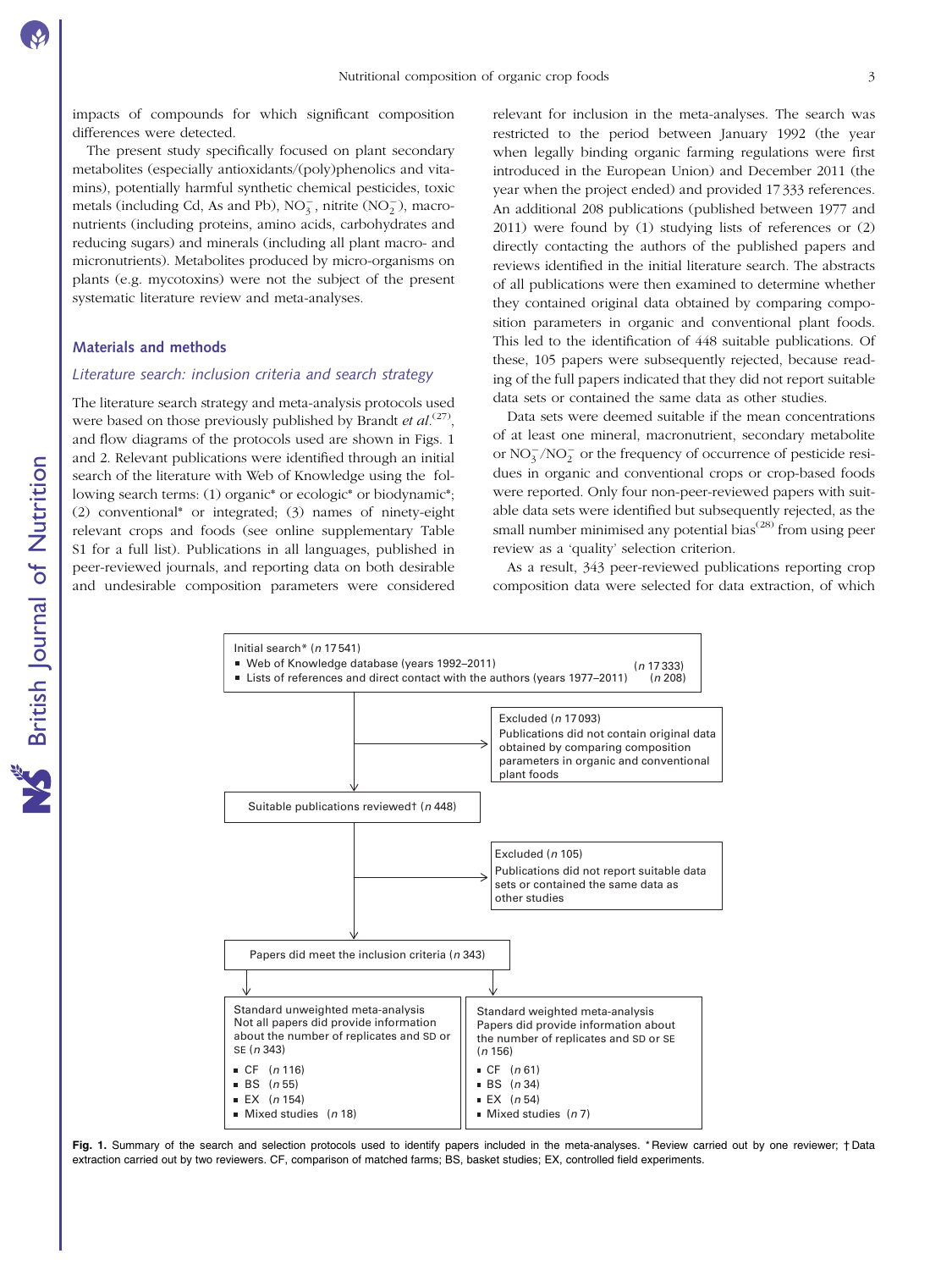#### 4 M. Barański *et al.*





Fig. 2. Meta-analysis strategy used for the identification of data sets in the literature review. \* References are summarised in Table S2 (available online). RD, risk difference

156 references fulfilled the criteria for inclusion in the standard weighted meta-analysis and 343 fulfilled the criteria for inclusion in the standard unweighted meta-analysis. This represents a significantly greater evidence base than the three previous systematic reviews/meta-analyses of comparative crop composition data $(19-21)$ . All publications included in these previous reviews (including studies published before 1992) were also used in the standard weighted meta-analysis carried out in the present study, except for a small number of papers that were found to report the same data as other publications that had already been included.

Data were extracted from three types of comparative studies: (1) comparisons of matched farms (CF), farm surveys in which samples were collected from organic and conventional farms in the same country or region; (2) basket studies (BS), retail product surveys in which organic and conventional products were collected in retail outlets; (3) controlled field experiments (EX) in which samples were collected from

experimental plots managed according to organic or conventional farming standards/protocols. Data from all the three types of studies were deemed relevant for the meta-analyses if the authors stated that (1) organic farms included in farm surveys were using organic farming methods, (2) organic products collected in retail surveys were labelled as organic, and (3) organic plots used in EX were managed according to organic farming standards.

Several studies compared more than one organic or conventional system or treatment. For example, additional conventional systems/treatments were described as 'integrated,' 'low input,' 'low fertility' or 'extensive', and an additional organic system/treatment included in some studies was described as 'biodynamic'. Also, in some publications, organic or conventional systems with contrasting rotation designs (e.g. with or without cover crops) or fertilisation regimens (different types and levels of N inputs) were compared. In such cases, only the organic and conventional (non-organic) system identified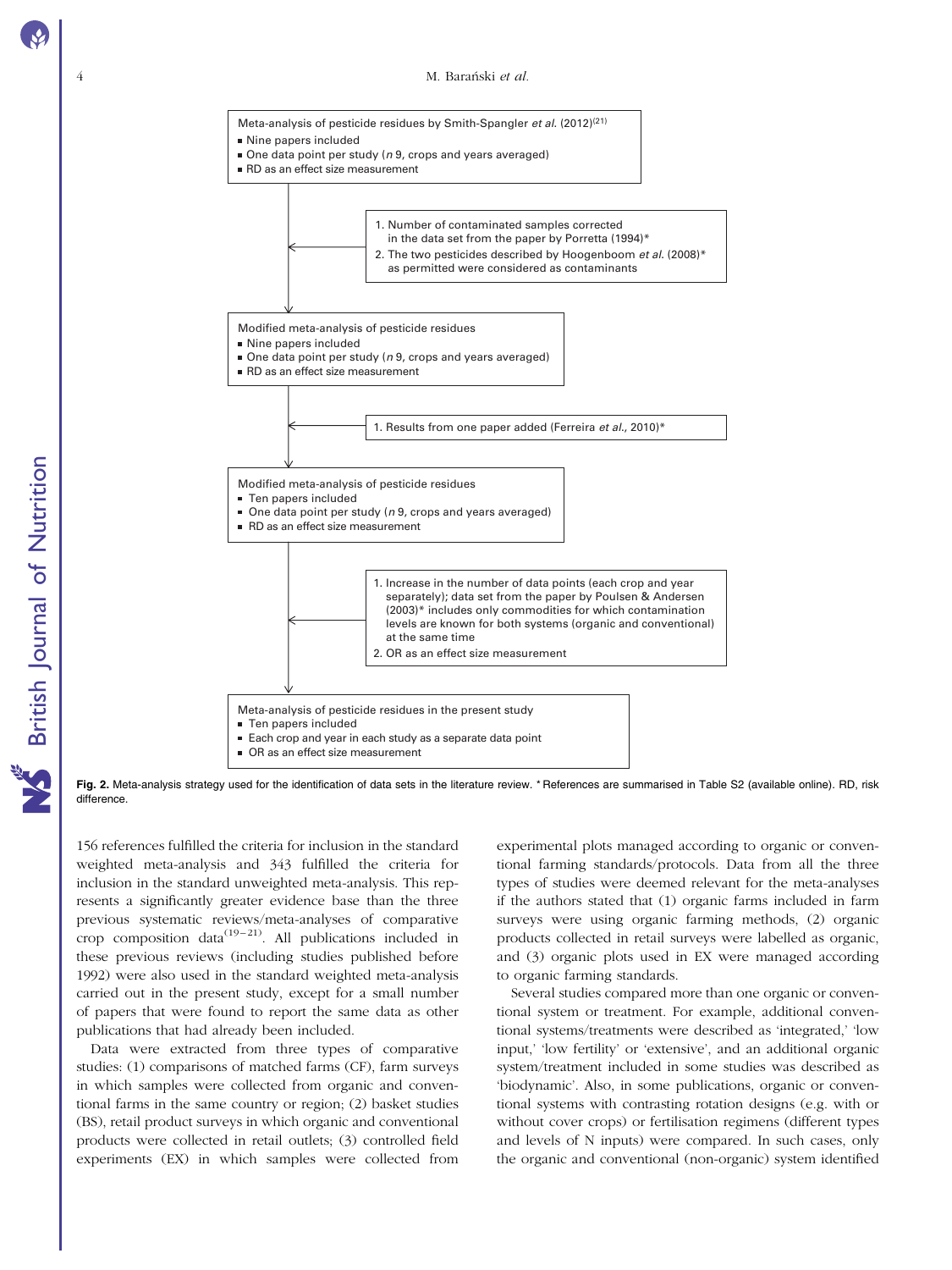by the authors as closest to the typical, contemporary organic/ conventional farming system was used in the meta-analyses, as recommended by Brandt et  $al^{(20)}$ . Full references of the publications and a summary of descriptions of the studies included in the meta-analyses are given in Tables S2 and S4 (available online).

The database generated and used for the meta-analyses will be made freely available on the Newcastle University website (http://research.ncl.ac.uk/nefg/QOF) for use and scrutiny by others.

#### Data and information extraction and validation

Information and data were extracted from all the selected publications (see above) and compiled in a Microsoft Access database. A list of the information extracted from the publications and recorded in the database is given in Table S4 (available online).

Data reported as numerical values in the text or tables were copied directly into the database. Only data published in graphical form were enlarged, printed, measured (using a ruler) and then entered into the database as described previously $^{(20)}$ .

Where data for multiple time points were reported, two approaches were used, depending on whether the analysed crop tissue was likely to be used as food/feed. For crops that are continuously harvested (e.g. tomato and cucumber), analytical data for mature/ripe products (e.g. fruits) collected at multiple time points during the season were averaged before being used in the standard meta-analyses; if analytical data for immature/unripe products were reported, they were not included in the mean. For crops (e.g. grape and cereals) in which products (e.g. fruits and grain) are harvested/ analysed at different maturity stages, only analytical results for the mature product (that would have been used as food/ feed) were used. In both the standard weighted and standard unweighted analyses, composition data reported for different cultivars/varieties and/or years/growing seasons in the same publication were averaged before being used in the meta-analyses.

Publications were assessed for eligibility and data were independently extracted from them by two reviewers. Data extracted by the two reviewers were then compared. Discrepancies were detected for approximately 2% of the data extracted, and in these cases, data extraction was repeated to correct mistakes. A list of the publications included in the meta-analyses is given in Table S2 (available online).

Study characteristics, summaries of the methods used for sensitivity analyses and ancillary information are given in Tables S2–S10 (available online). These include information on (1) the number of papers from different countries and publication years used in the meta-analyses (see online supplementary Figs. S1 and S2); (2) study type, location and crop/products assessed in different studies (see online supplementary Table S3); (3) the type of material/data extracted from the papers (see online supplementary Table S4); (4) data-handling methods/inclusion criteria and meta-analysis methods used in the sensitivity analyses (see online

supplementary Table S5); (5) composition parameters included in the meta-analyses (see online supplementary Table S6); and (6) composition parameters for which metaanalyses were not possible ( $n < 3$ ; see online supplementary Table S7).

Table S8 (available online) summarises basic statistics on the number of studies, individual comparisons, organic and conventional sample sizes, and comparisons showing statistically or numerically higher concentrations in organic or conventional crops for the composition parameters included in [Figs. 3 and 4.](#page-5-0) Tables S9 and S10 (available online) summarise the numerical values for the mean percentage differences (MPD) and 95 % CI calculated using the data included in the standard unweighted and weighted meta-analyses of composition parameters shown in [Figs. 3 and 4](#page-5-0), respectively (where MPD are shown as symbols).

#### Meta-analyses

A total of eight different meta-analyses were undertaken. The protocols used for the standard weighted and unweighted meta-analyses were based on the methodologies described by Palupi et  $al^{(29)}$  and Brandt et  $al^{(20)}$ , respectively. In [Fig. 3](#page-5-0), the results obtained using standard random-effects meta-analysis weighted by inverse variance and a common random-effects variance component and unweighted metaanalysis of difference in means are shown. In addition, six sensitivity analyses were undertaken. Sensitivity analyses included (1) using data reported for each cultivar or variety of crops separately and/or (2) treating data reported for different years in the same publication as separate events in the weighted or unweighted meta-analyses (see online supplementary Table S5). The results of the sensitivity analyses are available on the Newcastle University website (http:// research.ncl.ac.uk/nefg/QOF).

Effect sizes for all the weighted meta-analyses were based on standardised mean differences (SMD) as recommended for studies in which data obtained by measuring the same parameters on different scales are included in meta-analyses<sup> $(25,26)$ </sup>.

Both weighted and unweighted meta-analyses were carried out using the R statistical programming environment<sup>(30)</sup>. Weighted meta-analyses, with the SMD as the basic response variable, were conducted using standard methods and the open-source 'metafor' statistical package<sup>(31–34)</sup>. A detailed description of the methods and calculations used is given in the 'Additional Methods Description' section in the online supplementary material.

A positive SMD value indicates that the mean concentrations of the observed compound are greater in the organic food samples, while a negative SMD indicates that the mean concentrations are higher in the conventional food samples. The statistical significance of a reported effect size (i.e.  $SMD_{tot}$ ) and CI were estimated based on standard methods<sup> $(35)$ </sup> using 'metafor<sup>(31)</sup>. The influence of potential moderators, such as crop/food type (fruits, vegetables, cereals, oil seeds and pulses, herbs and spices, and crop-based compound foods), was additionally tested using mixed-effect models<sup>(36)</sup> and subgroup analyses.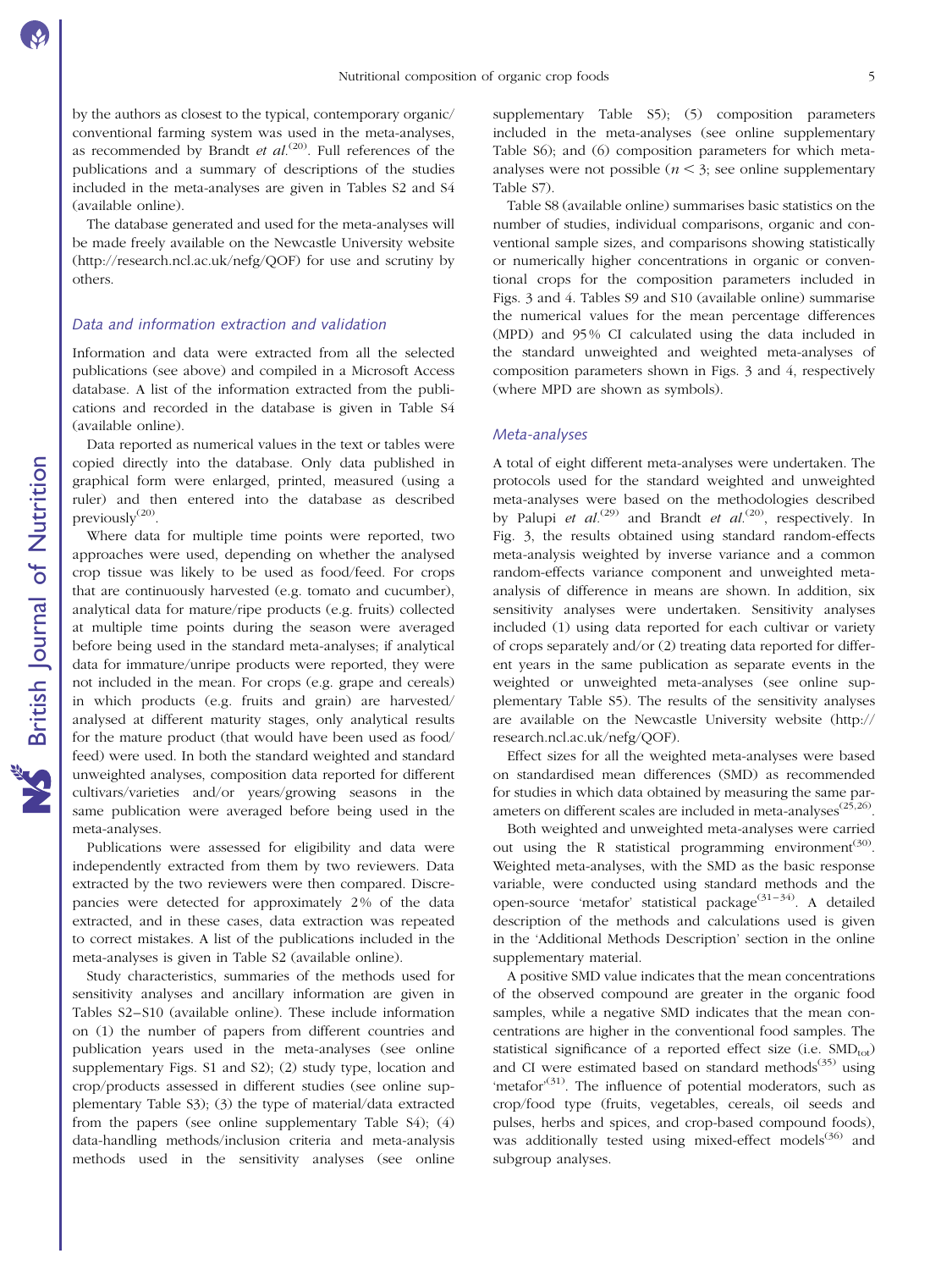<span id="page-5-0"></span>



**NS** British Journal of Nutrition British Journal of Nutrition

Fig. 3. Results of the standard unweighted and weighted meta-analyses for antioxidant activity, plant secondary metabolites with antioxidant activity, macronutrients, nitrogen compounds and cadmium (data reported for all crops and crop-based foods included in the same analysis). MPD, mean percentage difference; CONV, conventional food samples; ORG, organic food samples; n, number of data points included in the meta-analyses; FRAP, ferric reducing antioxidant potential; ORAC, oxygen radical absorbance capacity; TEAC, Trolox equivalent antioxidant capacity; SMD, standardised mean difference. Values are standardised mean differences, with 95% confidence intervals represented by horizontal bars. \* P value <0.05 indicates a significant difference between ORG and CONV.  $\dagger$  Numerical values for MPD and standard errors are given in Table S9 (available online).  $\pm$  Ln ratio = Ln(ORG/CONV  $\times$  100 %). § Heterogeneity and the  $l^2$  statistic. || Data reported for different compounds within the same chemical group were included in the same meta-analyses. "| Outlying data points (where the MPD between ORG and CONV was more than fifty times greater than the mean value including the outliers) were removed. O, MPD calculated using data included in the standard unweighted meta-analysis;  $\triangleright$ . MPD calculated using data included in the standard weighted meta-analysis;  $\triangle$ , SMD.

We carried out tests of homogeneity (Q statistics and  $I^2$ statistics) on all the summary effect sizes. Homogeneity was indicated if  $I^2$  was less than 25% and the P value for the Q statistics was greater than 0·010. Funnel plots, Egger tests of funnel plot asymmetry and fail-safe number tests were used to assess publication bias<sup> $(37)$ </sup> (see online supplementary Table S13 for further information).

For the unweighted meta-analysis, the ratio of organic means: conventional means  $(\bar{X}_{\rm O}/\bar{X}_{\rm C})$  expressed as a percentage was ln-transformed, and the values were used to determine whether the arithmetic average of the ln-transformed ratios was significantly greater than ln(100), using resampling<sup>(38)</sup>. The reported P values were derived from Fisher's one-sample randomisation test<sup>(39)</sup>, and a  $P < 0.05$  was considered statistically significant. For all composition parameters for which a statistically significant difference between organic

and conventional food samples was detected in the standard weighted analysis (analysis 1), forest plots were constructed to show SMD and corresponding 95 % CI for individual studies and types of foods (see [Fig. 4](#page-6-0) and online supplementary Figs. S5–S41). In addition, the results of the standard unweighted analyses are shown in Figs. 3 and 4.

Table S12 (available online) summarises the results of the standard weighted and unweighted meta-analyses for all the composition parameters for which no analyses detected significant differences between organic and conventional products.

MPD were calculated for all parameters for which significant effects were detected by the standard unweighted and/or weighted meta-analysis protocols. This was done to facilitate value judgements regarding the biological importance of the relative effect magnitudes. A detailed description of the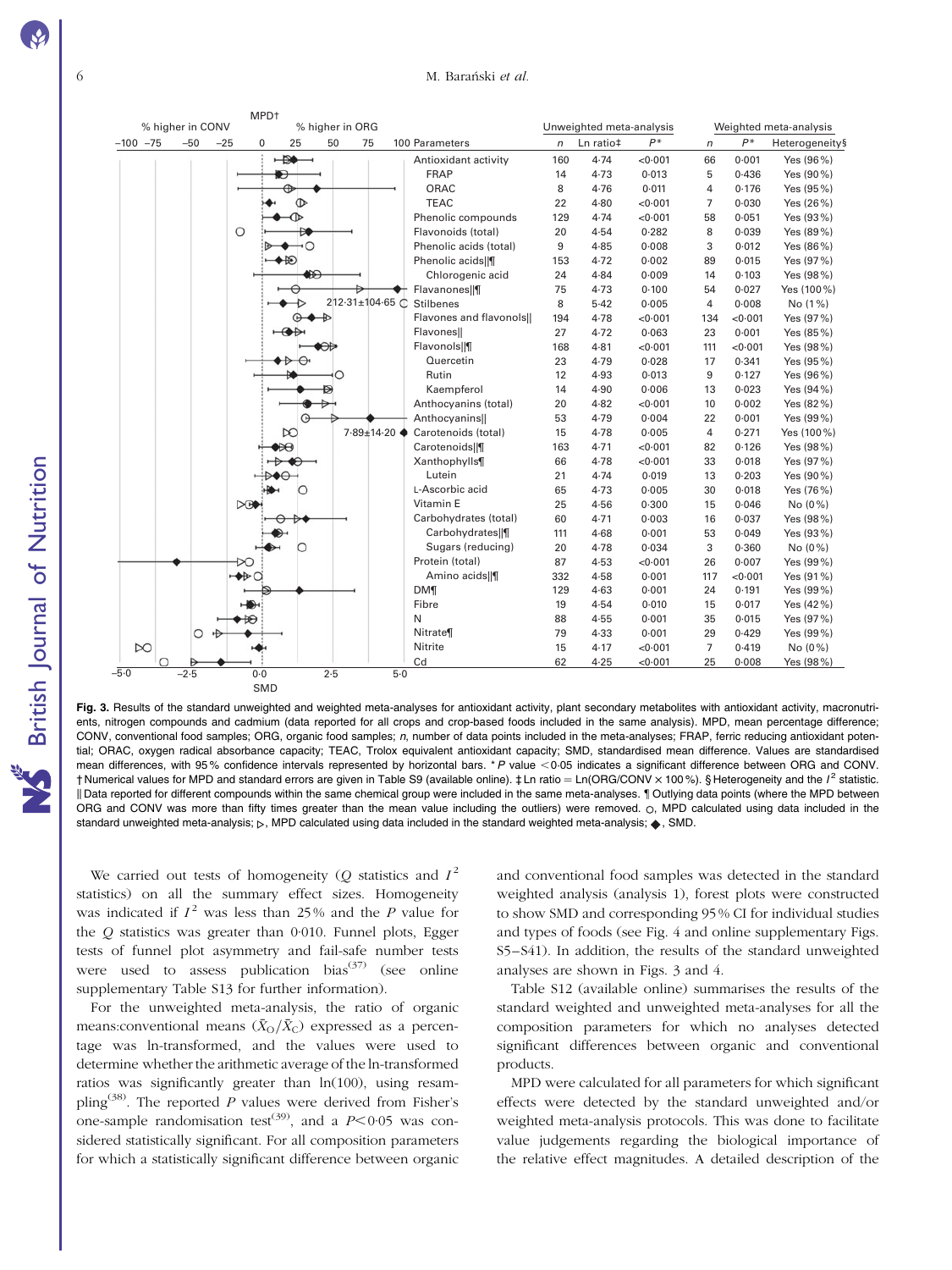<span id="page-6-0"></span>

| % higher in CONV |       |       |   |    | % higher in ORG        |     |                            |                |           |         | Unweighted meta-analysis Weighted meta-analysis |                   |
|------------------|-------|-------|---|----|------------------------|-----|----------------------------|----------------|-----------|---------|-------------------------------------------------|-------------------|
| $-100 -75$       | $-50$ | $-25$ | 0 | 25 | 50<br>75               | 100 | Products‡                  | $\overline{a}$ | Ln ratio§ | $P^*$   | n                                               | $P*$              |
|                  |       |       |   |    |                        |     | Antioxidant activity       |                |           |         |                                                 |                   |
|                  |       |       |   |    |                        |     | Fruits                     | 93             | 4.79      | < 0.001 | 39                                              | 0.019             |
|                  |       |       |   |    |                        |     | Vegetables                 | 58             | 4.65      | 0.166   | 25                                              | 0.061             |
|                  |       |       |   |    |                        |     | Other                      | 5              | 4.89      | 0.030   | $\overline{a}$                                  | $\qquad \qquad -$ |
|                  |       |       |   |    |                        |     | Phenolic compounds (total) |                |           |         |                                                 |                   |
|                  |       |       |   |    |                        |     | Fruits                     | 58             | 4.74      | 0.006   | 30                                              | 0.008             |
|                  |       |       |   |    |                        |     | Vegetables                 | 61             | 4.69      | 0.003   | 25                                              | 0.638             |
|                  |       |       |   |    | О                      |     | Cereals                    | 6              | 4.93      | 0.079   | $\overline{a}$                                  |                   |
|                  |       |       |   |    |                        |     | Phenolic acids  ¶          |                |           |         |                                                 |                   |
|                  |       |       |   |    |                        |     | Fruits                     | 83             | 4.72      | 0.038   | 47                                              | 0.106             |
|                  |       |       |   |    |                        |     | Vegetables                 | 48             | 4.75      | 0.018   | 30                                              | 0.200             |
|                  |       |       |   |    |                        |     | Cereals                    | 21             | 4.63      | 0.266   | 12                                              | 0.189             |
|                  |       |       |   |    |                        |     | Flavanones  ¶              |                |           |         |                                                 |                   |
|                  |       |       |   |    | Ð                      |     | Fruits                     | 59             | 4.68      | 0.257   | 40                                              | 0.086             |
|                  |       |       |   |    | $\downarrow$ 5.82±8.05 |     | Vegetables                 | 16             | 4.90      | 0.017   | 14                                              | 0.156             |
|                  |       |       |   |    |                        |     | Flavones and flavonols     |                |           |         |                                                 |                   |
|                  |       |       |   |    |                        |     | Fruits                     | 87             | 4.69      | 0.108   | 47                                              | 0.272             |
|                  |       |       |   |    |                        |     | Vegetables                 | 98             | 4.85      | < 0.001 | 78                                              | < 0.001           |
|                  |       |       |   |    |                        |     | Cereals                    | 9              | 4.83      | 0.002   | 9                                               | 0.004             |
|                  |       |       |   |    |                        |     | Carotenoids  ¶             |                |           |         |                                                 |                   |
|                  |       |       |   |    |                        |     | Fruits                     | 36             | 4.97      | < 0.001 | 19                                              | < 0.001           |
|                  |       |       |   |    |                        |     | Vegetables                 | 101            | 4.64      | 0.149   | 39                                              | 0.523             |
|                  |       |       |   |    |                        |     | Cereals                    | 14             | 4.63      | 0.165   | 14                                              | 0.467             |
|                  |       |       |   |    |                        |     | Compound food              | 12             | 4.65      | 0.410   | 10                                              | 0.938             |
|                  |       |       |   |    |                        |     | Xanthophylls¶              |                |           |         |                                                 |                   |
|                  |       |       |   |    |                        |     | Fruits                     | 20             | 5.04      | < 0.001 | 9                                               | < 0.001           |
|                  |       |       |   |    |                        |     | Vegetables                 | 26             | 4.73      | 0.056   | 5                                               | 0.394             |
|                  |       |       |   |    |                        |     | Cereals                    | 14             | 4.63      | 0.162   | 14                                              | 0.436             |
|                  |       |       |   |    |                        |     | Compound food              | 6              | 4.48      | 0.171   | 5                                               | 0.615             |
|                  |       |       |   |    |                        |     | Carbohydrates (total)      |                |           |         |                                                 |                   |
|                  |       |       |   |    |                        |     | Fruits                     | 24             | 4.63      | 0.189   | 6                                               | 0.484             |
|                  |       |       |   |    |                        |     | Vegetables                 | 31             | 4.76      | 0.008   | 6                                               | 0.391             |
|                  |       |       |   |    |                        |     | Cereals                    | $\overline{4}$ | 4.79      | 0.319   | $\overline{a}$                                  |                   |
|                  |       |       |   |    |                        |     | Protein (total)            |                |           |         |                                                 |                   |
|                  |       |       |   |    |                        |     | Fruits                     | $\overline{7}$ | 4.57      | 0.344   |                                                 |                   |
|                  |       |       |   |    |                        |     | Vegetables                 | 34             | 4.61      | 0.426   | 8                                               | 0.793             |
| $-5.41 \pm 2.66$ |       | ∞     |   |    |                        |     | Cereals                    | 43             | 4.45      | < 0.001 | 15                                              | < 0.001           |
|                  |       |       |   |    |                        |     | Amino acids  ¶             |                |           |         |                                                 |                   |
|                  |       |       |   |    |                        |     | Fruits                     | 38             | 4.61      | 0.478   | 18                                              | 0.907             |
|                  |       |       |   |    |                        |     | Vegetables                 | 152            | $4 - 61$  | 0.234   | 18                                              | 0.295             |
|                  |       |       |   |    |                        |     | Cereals                    | 121            | 4.54      | < 0.001 | 63                                              | < 0.001           |
|                  |       |       |   |    |                        |     | Compound food              | 21             | 4.52      | < 0.001 | 18                                              | 0.002             |
|                  |       |       |   |    |                        |     | N                          |                |           |         |                                                 |                   |
|                  |       |       |   |    |                        |     | Fruits                     | 19             | 4.57      | 0.214   | 7                                               | 0.071             |
|                  |       |       |   |    |                        |     | Vegetables                 | 42             | 4.52      | 0.001   | 20                                              | 0.523             |
|                  |       |       |   |    |                        |     | Cereals                    | 14             | 4.48      | 0.001   | 7                                               | 0.011             |
|                  |       |       | Ο |    |                        |     | Herbs and spices           | 12             | 4.69      | 0.005   | $\overline{a}$                                  |                   |
|                  |       |       |   |    |                        |     | Cd                         |                |           |         |                                                 |                   |
| $-288$<br>О      |       |       |   |    |                        |     | Fruits                     | 4              | $3-78$    | 0.066   |                                                 |                   |
|                  |       |       |   |    | ▷                      |     | Vegetables                 | 34             | 4.36      | 0.045   | 10                                              | 0.719             |
| $-151$           |       |       |   |    |                        |     | Cereals                    | 17             | 4.13      | < 0.001 | 8                                               | 0.002             |
|                  |       |       |   |    |                        |     |                            |                |           |         |                                                 |                   |

Fig. 4. Results of the standard unweighted and weighted meta-analyses for different crop types/products for antioxidant activity, plant secondary metabolites with antioxidant activity, macronutrients, nitrogen and cadmium. MPD, mean percentage difference; CONV, conventional food samples; ORG, organic food samples; n, number of data points included in the meta-analyses; SMD, standardised mean difference. Values are standardised mean differences, with 95 % confidence intervals represented by horizontal bars. \*P value <0.05 indicates a significant difference between ORG and CONV. † Numerical values for MPD and standard errors are given in Table S10 (available online).  $\pm$  For parameters for which  $n \leq 3$  for specific crops/products, results obtained in the weighted meta-analyses are not shown.  $\S$ Ln ratio = Ln(ORG/CONV  $\times$  100%). || Data reported for different compounds within the same chemical group were included in the same metaanalyses. { Outlying data points (where the MPD between ORG and CONV was more than fifty times greater than the mean value including the outliers) were removed.  $\circ$ , MPD calculated using data included in the standard unweighted meta-analysis;  $\rho$ , MPD calculated using data included in the standard weighted meta-analysis; , SMD.

calculations is given in the 'Additional Methods Description' section in the online supplementary material.

We also calculated MPD using only data pairs included in the weighted meta-analyses to estimate the impact of excluding data for which no measures of variance were reported on the magnitude of difference. As the MPD can be expressed as '% higher' in conventional or organic crops, they provide estimates for the magnitude of composition differences that are easier to correlate with existing information on the potential health impacts of changing dietary intake levels for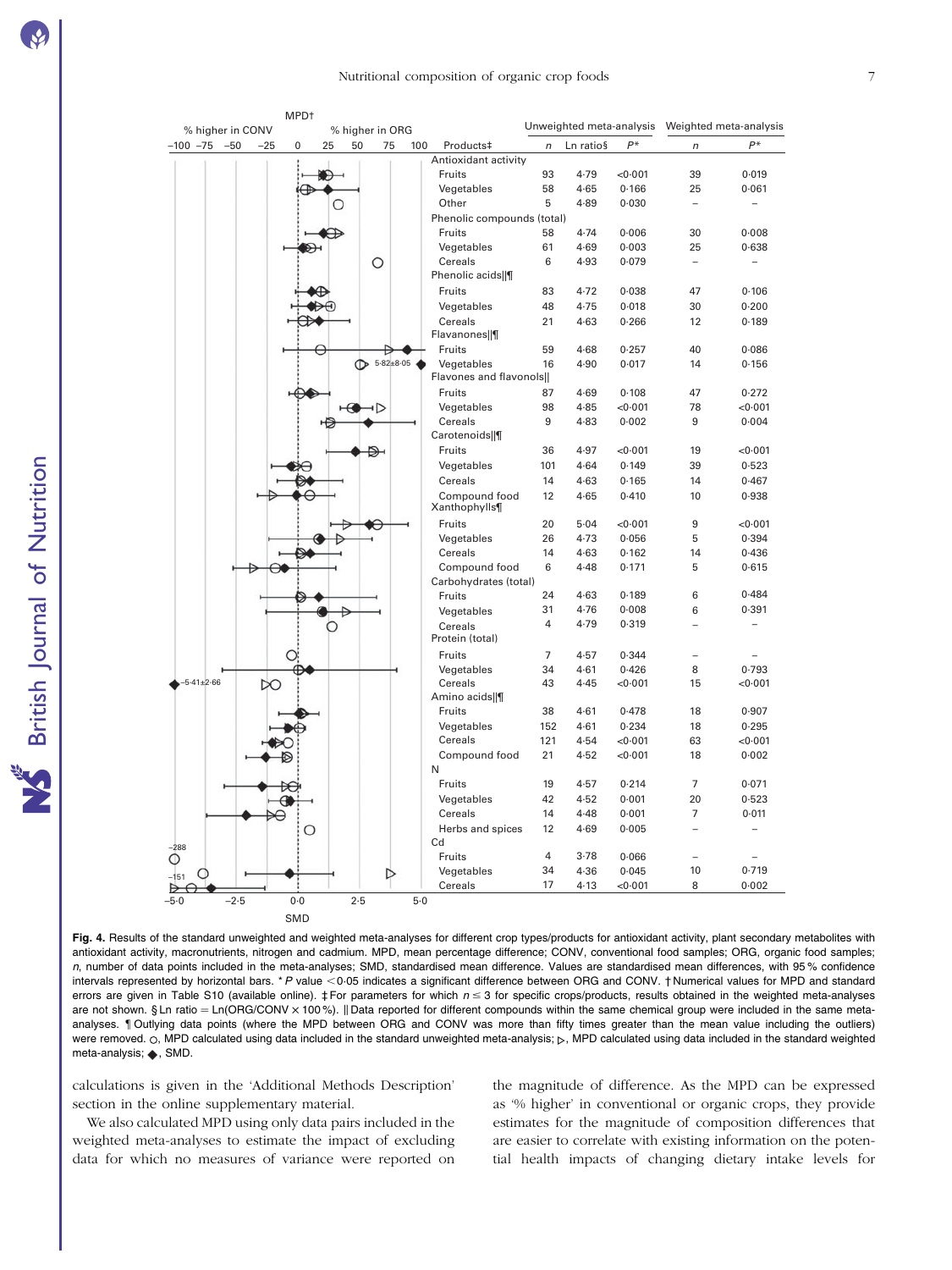individual or groups of compounds than the SMD values. The 95% CI for MPD were estimated using a standard method<sup>(35)</sup>.

For some composition parameters, individual effect sizes were more than fifty times greater than the pooled effect. This applied to one effect size each for phenolic acids, flavanones, flavones, flavonols, carbohydrates, DM and  $NO_3^-$ ; four effect sizes for carotenoids and xanthophylls; eight effect sizes for amino acids; and forty-one effect sizes for volatile compounds. Such large differences can be considered biologically implausible, and these 'outlier' data pairs were therefore omitted from the final standard meta-analyses as shown in [Figs. 3 and 4](#page-5-0) and Tables S10 and S11 (available online).

Data reported for the frequency of occurrence of detectable pesticide residues (percentage of samples with detectable pesticide residues) in organic and conventional crops were compared using a weighted meta-analysis protocol based on the ln-transformed  $OR^{(40)}$ . The formula used to calculate OR is given in the 'Additional Methods Description' section in the online supplementary material.

An overall assessment of the strength of evidence was made using an adaptation of the GRADE (Grading of Recommendations, Assessment, Development and Evaluation) system $<sup>(41)</sup>$ .</sup>

#### Results

Analyses were based on data from publications reporting results from EX (154 papers), CF (116 papers), and BS (fiftyfive papers) or results from more than one type of study (EX, CF and/or BS; eighteen papers) (see online supplementary Table S3).

Approximately 70 % of all the studies included in the metaanalyses were carried out in Europe, mainly in Italy, Spain, Poland, Sweden, the Czech Republic, Switzerland, Turkey, Denmark, Finland and Germany, with most of the remaining studies being carried out in the USA, Brazil, Canada and Japan (see online supplementary Table S3 and Fig. S2). Among the papers included in the meta-analyses, 174 reported comparison data for vegetables and a smaller number reported data for fruits and cereals (112 and sixty-one, respectively), while only thirty-seven reported data for other crops/ crop-based food products (e.g. oil seeds and pulses, herbs and spices, and compound foods) (see online supplementary Table S3). Publications reported data for 907 different composition parameters, of which 182 were included in the meta-analyses (see online supplementary Tables S6 and S7).

# Antioxidant activity

A large number of comparisons were available for antioxidant activity in organic and conventional crops (160 for the unweighted meta-analysis and sixty-six for the weighted meta-analysis), but the authors used a wide range of different methodologies. Both weighted and unweighted meta-analyses detected a significantly higher antioxidant activity in organic crops [\(Fig. 3\)](#page-5-0) and the MPD was 17 (95 % CI 3, 32) % ([Fig. 3](#page-5-0)).

When data reported for fruits and vegetables were analysed separately, a significant difference was detected for fruits, while only a trend towards a significant difference  $(P=0.06)$ 

was observed for vegetables ([Fig. 4\)](#page-6-0), although there was no evidence of an interaction.

When data available for specific antioxidant activity assays were analysed, similar results were obtained for the Trolox equivalent antioxidant capacity assay with both the standard weighted and unweighted meta-analyses and for the ferric reducing antioxidant power and oxygen radical absorbance capacity assays with only the standard unweighted metaanalysis [\(Fig. 3\)](#page-5-0).

#### Antioxidants/(poly)phenolics

The concentrations of secondary metabolites with antioxidant activity, including a wide range of nutritionally desirable (poly)phenolics, were also studied in a relatively large number of studies (see online supplementary Table S8).

For (poly)phenolics, the standard weighted meta-analysis detected significantly and substantially higher concentrations of total flavonoids, total phenolic acids, phenolic acids (where data reported for all individual phenolic acid compounds were included in the same analysis), flavanones, stilbenes, flavones, flavonols, kaempferol, total anthocyanins and anthocyanins in organic crops and/or processed foods made from organic crops. The unweighted meta-analysis yielded similar results, except for (1) total flavonoids, for which no significant difference was detected, and (2) flavanones and flavones, for which only trends towards higher concentrations in organic crops were detected [\(Fig. 3\)](#page-5-0). The unweighted meta-analysis also detected significantly higher concentrations of chlorogenic acid (5-O-caffeoylquinic acid) in organic crops [\(Fig. 3](#page-5-0)). The MPD for most of the compounds were between 18 and 69 % for most of the above-mentioned antioxidant compounds [\(Fig. 3](#page-5-0)). Inclusion of data for which no measures of variance were reported in the calculation of MPD yielded similar values for phenolic compounds, phenolic acids, chlorogenic acid, flavones, quercetin, kaempferol and anthocyanins; higher values for phenolic acids (total), stilbenes and quercetin-3-rutinoside; and lower values for flavonoids, flavanones and flavonols (see [Fig. 4](#page-6-0) and online supplementary Table S9).

When data reported for phenolic compounds, phenolic acids and flavanones in fruits, vegetables, cereals and/or processed crop-based foods were analysed separately, significant differences were detected only for the concentrations of phenolic compounds and phenolic acids in fruits and a trend towards a significant difference  $(P=0.09)$  was detected for the concentrations of flavanones in fruits ([Fig. 4\)](#page-6-0), although there was no evidence of an interaction. In contrast, when differences in the concentrations of flavones and flavonols were analysed separately for fruits, vegetables and cereals, significant differences were detected for vegetables and cereals, but not for fruits, with evidence of interactions [\(Fig. 4](#page-6-0)). For all other antioxidant/(poly)phenolic compounds, separate analyses for different crop types were not possible due to the unavailability of sufficient data.

Smaller, but statistically significant and biologically meaningful composition differences were also detected for a small number of carotenoids and vitamins. Both unweighted and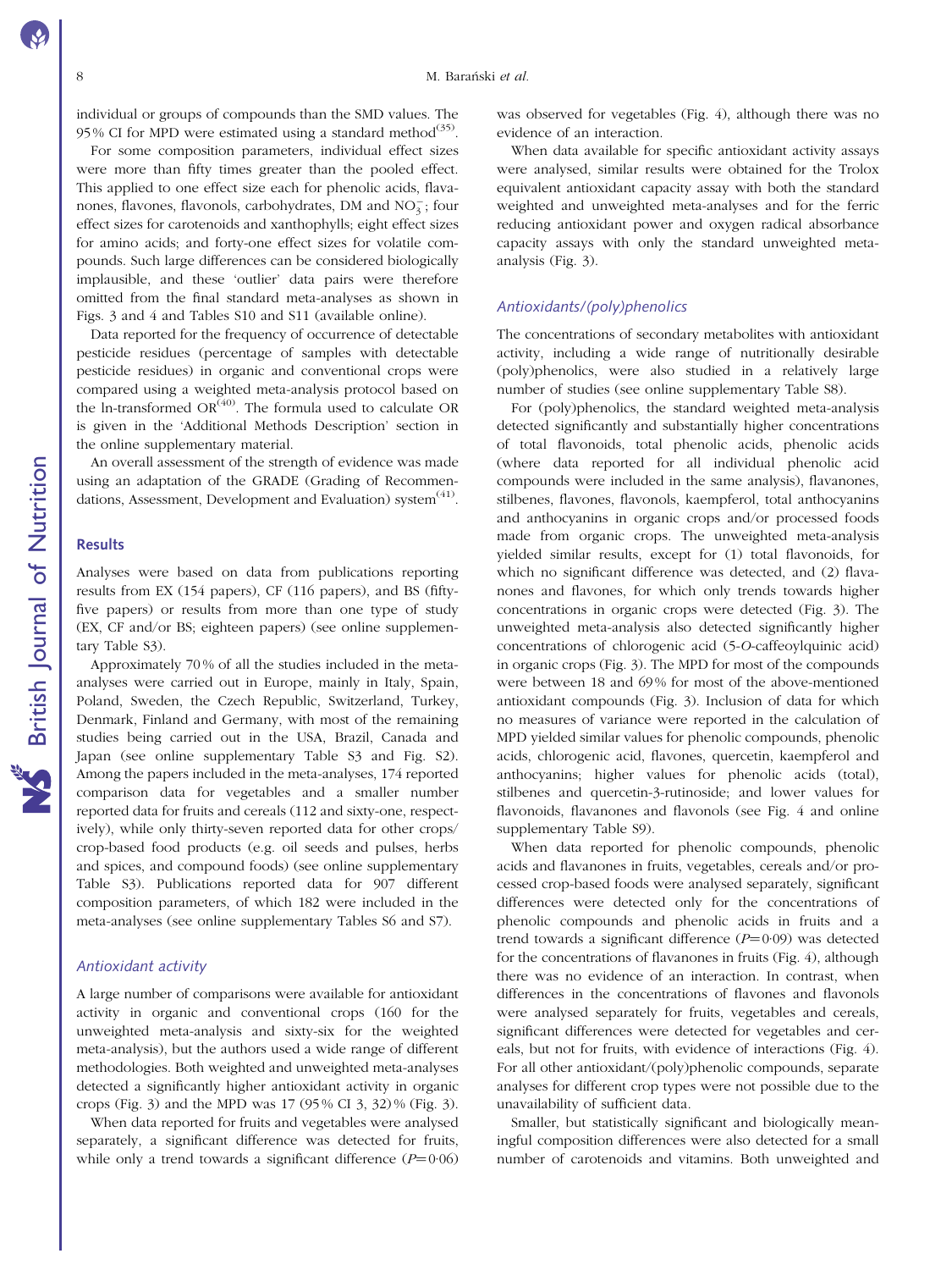weighted meta-analyses detected significantly higher concentrations of xanthophylls and L-ascorbic acid and significantly lower concentrations of vitamin E in organic crops. Higher concentrations of total carotenoids, carotenoids (where data reported for all individual phenolic acid compounds were included in the same analysis) and lutein were also detected by the unweighted meta-analysis [\(Fig. 3](#page-5-0)). The MPD were 17 (95 % CI 0, 34) % for total carotenoids, 15 (95 % CI - 3, 32) % for carotenoids (where data reported for all individual carotenoid compounds were included in the same analysis), 12 (95% CI -4, 28)% for xanthophylls, 5 (95% CI -3, 13)% for lutein, 6 (95% CI  $-3$ , 15)% for vitamin C and  $-15$  (95%  $CI - 49$ , 19)% for vitamin E. Inclusion of data for which no measures of variance were reported in the calculation of MPD resulted in slightly higher values (see [Fig. 4](#page-6-0) and online supplementary Table S9).

When data reported for total carotenoids and xanthophylls in fruits, vegetables, cereals and processed crop-based compound foods were analysed separately, significantly higher concentrations in organic samples were detected only for fruits [\(Fig. 4](#page-6-0)), with evidence of interactions being detected for carotenoids, but not for xanthophylls.

The meta-analyses did not detect significant differences for a range of other secondary metabolites with antioxidant activity. These included some individual carotenoids ( $\alpha$ -carotene, lycopene, b-cryptoxanthin and zeaxanthin), vitamins  $(\alpha$ -tocopherol,  $\gamma$ -tocopherol, vitamin B and vitamin B<sub>1</sub>), some specific phenolic acids (total hydroxycinnamic acids, caffeic acid, p-coumaric acid, ferulic acid, sinapic acid, 5-O-caffeoylquinic acid, ellagic acid, gallic acid and salicylic acid), some specific flavones and flavonols (apigenin, luteolin, myricetin 3-O-glucoside, quercetin 3-O-galactoside, quercetin-3-O-glucoside and quercetin-3-O-malonyl glucoside) and some specific flavanones (naringenin and naringenin (R-enantiomer)).

# Macronutrients, fibre and DM content

Both unweighted and weighted meta-analyses detected significantly higher concentrations of total carbohydrates and significantly lower concentrations of proteins, amino acids and fibre in organic crops/crop-based compound foods ([Fig. 3\)](#page-5-0). The unweighted meta-analysis also detected significantly higher concentrations of reducing sugars and DM in organic crops [\(Fig. 4\)](#page-6-0). The MPD were  $25$  (95% CI 5, 45)% for total carbohydrates, 11 (95 % CI 2, 20) % for carbohydrates (where data reported for all individual phenolic acid compounds were included in the same analysis), 7 (95 % CI 4, 11) % for reducing sugars,  $-15$  (95 % CI  $-27$ ,  $-3$ ) % for proteins,  $-11$  (95% CI  $-14$ ,  $-8$ )% for amino acids, 2 (95% CI  $-1$ , 6)% for DM and  $-8$  (95% CI  $-14$ ,  $-2$ )% for fibre. Inclusion of data for which no measures of variance were reported in the calculation of MPD resulted in similar values for carbohydrates, proteins, DM and fibre; higher values for reducing sugars; and lower values for carbohydrates (total) and amino acids (see [Fig. 4](#page-6-0) and online supplementary Table S9).

When data reported for proteins and amino acids in vegetables, cereals and/or processed crop-based foods were analysed separately, significant differences were detected for cereals and processed crop-based foods, but not for vegetables ([Fig. 4\)](#page-6-0), although there was no evidence of an interaction. Also, when data reported for carbohydrates in vegetables, fruits and cereals were analysed separately, no significant effects could be detected in their concentrations ([Fig. 4](#page-6-0)).

#### Toxic metals, nitrogen, nitrate, nitrite and pesticides

Both weighted and unweighted meta-analyses detected significantly lower concentrations of the toxic metal Cd and total N in organic crops, while lower concentrations of  $NO_3^$ and  $NO<sub>2</sub>$  in organic crops were detected only by the unweighted meta-analysis ([Fig. 3](#page-5-0)). The MPD were  $-48$ (95% CI - 112, 16)% for Cd, -10 (95% CI - 15, -4)% for N,  $-30$  (95% CI  $-144$ , 84)% for NO<sub>3</sub> and  $-87$  (95% CI  $-225$ , 52)% for NO<sub>2</sub> ([Fig. 3](#page-5-0)).

Inclusion of data for which no measures of variance were reported in the calculation of MPD resulted in similar values for N,  $NO_3^-$ ,  $NO_2^-$  and Cd (see [Fig. 4](#page-6-0) and online supplementary Table S9).

When data reported for N and Cd concentrations in fruits, vegetables and cereals were analysed separately, significant differences were detected for cereals, but not for vegetables and/or fruits [\(Fig. 4](#page-6-0)), although there was no evidence of an interaction.

For the toxic metals As and Pb, no significant differences could be detected in their concentrations between organic and conventional crops in the meta-analyses (see online supplementary Table S12).

The standard meta-analyses showed that the frequency of occurrence of detectable pesticide residues was four times higher in conventional crops (46 (95% CI 38, 55)%) than in organic crops  $(11 \ (95\% \ CL \ 7, 14)\%)$  [\(Fig. 5\)](#page-9-0). Significantly higher frequencies of occurrence of pesticide residues in conventional crops were also detected when data reported for fruits, vegetables and processed crop-based foods were analysed separately [\(Fig. 5\)](#page-9-0). Conventional fruits had a higher frequency (75 (95 % CI 65, 85) %) of occurrence of pesticide residues than vegetables (32 (95% CI 22, 43)%) and crop-based compound foods (45 (95 % CI 25, 65) %), while contamination rates were very similar in the different organic crop types. This resulted in significant differences in the OR for different crop types [\(Fig. 5\)](#page-9-0).

#### Other minerals

For most of the minerals (including many plant marco- and micronutrients), the meta-analyses could not detect significant composition differences between organic and conventional crops (see online supplementary Table S12). However, for a small number of minerals, differences in composition were identified by both weighted and unweighted meta-analyses, which detected significantly lower concentrations of Cr and Sr (-59 (95% CI -147, 30)% and -26 (95% CI -45,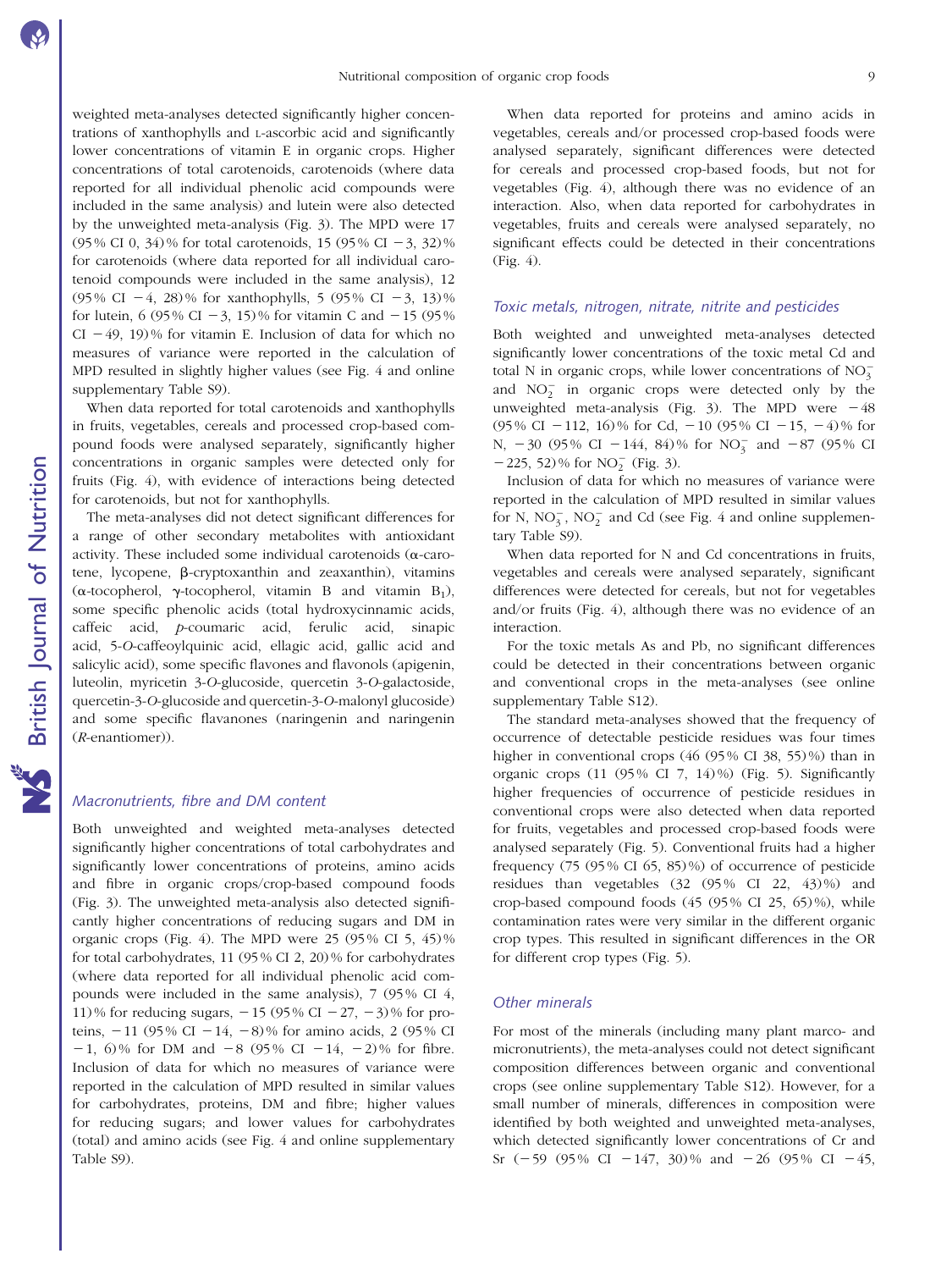|                                                    |                                              |            |      | Percentage of positive samples |                               |      |                    |  |
|----------------------------------------------------|----------------------------------------------|------------|------|--------------------------------|-------------------------------|------|--------------------|--|
| OR                                                 |                                              |            |      |                                | <b>ORG</b>                    | CONV |                    |  |
| -6.0 -4.5 -3.0 -1.5 0.0 1.5 3.0 4.5 6.0 Products + |                                              | $\sqrt{n}$ | $P*$ | Mean                           | 95 % CI                       | Mean | 95% CI             |  |
|                                                    | All                                          |            |      |                                | $66$ <0.001 10.55 6.74, 14.36 |      | 46.35 37.96, 54.75 |  |
|                                                    | <b>Fruits</b>                                |            |      |                                | 22 <0.001 11.45 4.92, 17.99   |      | 74.60 64.65, 84.55 |  |
|                                                    | Vegetables                                   |            |      |                                | 36 <0.001 10.25 4.77 15.73    |      | 31.95 21.72, 42.18 |  |
|                                                    | Compound foods # 6 < 0.001 12.59 1.52, 23.65 |            |      |                                |                               |      | 44.64 24.81, 64.48 |  |

<span id="page-9-0"></span>Fig. 5. Results of the standard weighted meta-analysis comparing In OR for the frequency of occurrence of pesticide residues (percentage of positive samples) in organic and conventional crops. A mixed-effect model with crop/product group as a moderator was used. OR, In OR for each product group ( $\blacklozenge$ ); ORG, organic food samples; CONV, conventional food samples; n, number of data points included in the meta-analyses. Values are odds ratios, with 95 % confidence intervals represented by horizontal bars. \* P value < 0.05 indicates a significant difference between ORG and CONV.  $\dagger$  Crops/product groups for which  $n \leq 3$  were removed from the plots. ‡ Compound foods.

 $-6$ )%, respectively), but significantly higher concentrations of Mo and Rb (65 (95 % CI 26, 105) % and 82 (95 % CI 6, 157) %, respectively) in organic crops. Also, lower concentrations of Mn  $(-8 (95\% \text{ CI} -13, -3)\%)$  and higher concentrations of Ga and Mg in organic crops (57 (95% CI - 122, 8)% and 4 (95% CI  $-5$ , 13)%, respectively) were detected only by the weighted meta-analysis, while slightly higher concentrations of Zn (5 (95% CI  $-6$ , 15)%) in organic crops were only detected by the unweighted meta-analysis (see online supplementary Table S11). As differences for Zn and Mg were relatively small and as there is limited information about potential health impacts associated with changing intake levels of either mineral (Cr, Ga, Mo, Sr and Mo), more detailed results are provided only in the online supplementary material.

# Effects of crop type/species/variety, study type and other sources of variation

Heterogeneity was extremely high  $(I^2 > 75\%)$  for most of the composition parameters, with  $I^2$  ranging from 76% for ascorbic acid to 100 % for carotenoids and DM ([Fig. 3\)](#page-5-0). The only exceptions were vitamin E, reducing sugars, fibre and  $NO<sub>2</sub><sup>-</sup>$ , for which the small number of studies and/or high within-study variability limited the ability to distinguish heterogeneity between the effects.

Strong or moderate funnel plot asymmetry consistent with a publication bias was detected for approximately half of the parameters. However, it is not possible to definitively attribute discrepancies between large precise studies and small imprecise studies to publication bias, which remains strongly suspected rather than detected where asymmetry is severe (see [Table 1](#page-10-0) and online supplementary Table S13).

When meta-analysis results obtained from different study types (BS, CF and EX) were compared, similar results were obtained for most of the composition parameters included in [Fig. 3](#page-5-0) (see online supplementary Figs. S3 and S4). However, there was considerable variation between results obtained for different crop types, crop species, and/or studies carried out in countries with contrasting pedo-climatic and agronomic background conditions (see [Fig. 4](#page-6-0) and online supplementary Figs. S5–S41).

Non-weighted MPD were calculated to aid in the biological interpretation of effect size magnitude where either the weighted or unweighted meta-analysis had identified statistically significant results. For many parameters, MPD based on all the available data produced values very similar to

those calculated using only data for which measures of variance were reported  $($  = those used for the weighted meta-analysis; [Fig. 3](#page-5-0)). However, for other parameters (flavonoids, total phenolic acids, flavanones, rutin, L-ascorbic acid, reducing sugars and Cd), inclusion criteria had a large effect on the MPD.

Also, when the calculated MPD were superimposed onto SMD (with  $95\%$  CI) results at an appropriate scale ( $-100$  to +100 for MPD and  $-5$  to +5 for SMD), a reasonable match was observed, with MPD for most of the compounds being present within the 95 % CI for SMD ([Fig. 3\)](#page-5-0). However, for some parameters (Trolox equivalent antioxidant capacity, total phenolic acids, stilbenes, rutin, total carotenoids, L-ascorbic acid, vitamin E, reducing sugars, proteins,  $NO_3^-$ ,  $NO<sub>2</sub><sup>-</sup>$  and Cd), MPD were outside the 95% CI of SMD, and therefore these should be seen as less reliable.

For the composition parameters included in [Fig. 3,](#page-5-0) sensitivity analyses, which were based on different inclusion criteria and data-handling methods, yielded results broadly similar to those yielded by the standard weighted and unweighted meta-analyses.

The overall assessment of the strength of evidence using an adapted GRADE<sup> $(41)$ </sup> approach highlighted uncertainties in the evidence base, but the overall strength of evidence was moderate or high for the majority of parameters for which significant differences were detected (see [Table 1](#page-10-0) and online supplementary Table S13).

# **Discussion**

The results of meta-analyses of the extensive data set of 343 peer-reviewed publications indicated that organic crops and processed crop-based foods have a higher antioxidant activity and contain higher concentrations of a wide range of nutritionally desirable antioxidants/(poly)phenolics, but lower concentrations of the potentially harmful, toxic metal Cd. For plant secondary metabolites, this confirms the results of the meta-analyses carried out by Brandt et  $al^{(20)}$ , which indicated that there are significant composition differences between organic and conventional crops for a range of nutritionally relevant compounds. However, it contradicts the results of the systematic reviews/meta-analyses by Dangour et  $al$ .<sup>(19)</sup> and Smith-Spangler *et al.*<sup>(21)</sup>, which indicated that there are no significant composition differences between organic and conventional crops. The main reason for the inability of previous studies to detect composition differences was probably the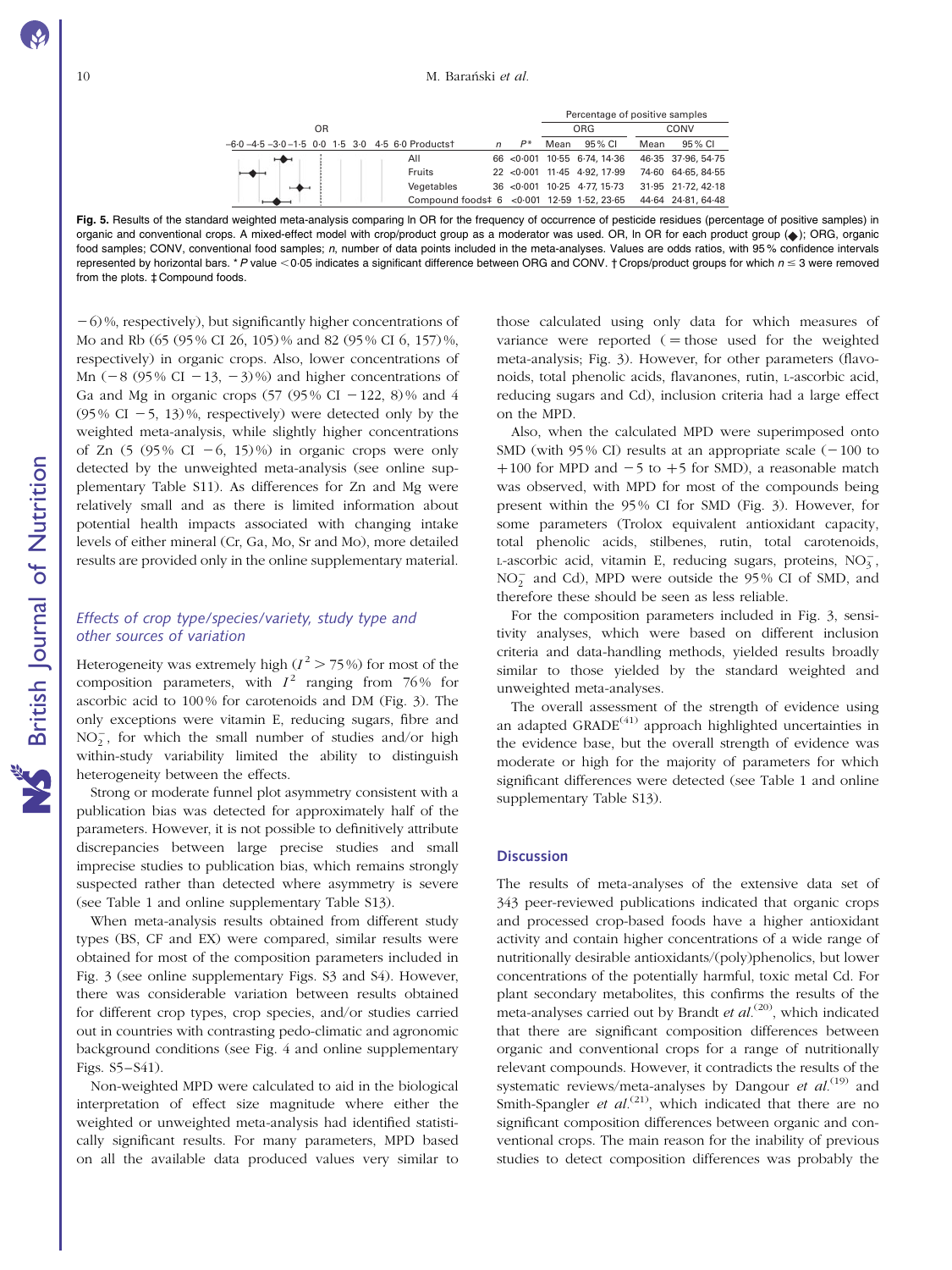<span id="page-10-0"></span>Table 1. GRADE (Grading of Recommendations, Assessments, Development and Evaluation) assessment of the strength of evidence for standard weighted meta-analysis for parameters included in [Fig. 3](#page-5-0)

(Standardised mean difference values (SMD) and 95 % confidence intervals)

| Parameters                 | <b>SMD</b> | 95 % CI        | Effect magnitude* | Inconsistency† | Precision‡ | Publication bias§ | Overall reliability |
|----------------------------|------------|----------------|-------------------|----------------|------------|-------------------|---------------------|
| Antioxidant activity       | 1.11       | 0.43, 1.79     | Moderate          | Medium         | Poor       | None              | Moderate            |
| <b>FRAP</b>                | 0.59       | $-0.89, 2.06$  | Moderate          | Low            | Poor       | Medium            | Moderate            |
| ORAC                       | 1.92       | $-0.86, 4.71$  | Large             | Low            | Poor       | Strong            | Low                 |
| <b>TEAC</b>                | 0.25       | 0.02, 0.48     | Small             | Medium         | High       | Medium            | Good                |
| Phenolic compounds (total) | 0.52       | 0.00.1.05      | Small             | Medium         | Moderate   | None              | Moderate            |
| Flavonoids (total)         | 1.64       | 0.09, 3.19     | Large             | Medium         | Poor       | Medium            | Moderate            |
| Phenolic acids (total)     | 0.81       | 0.18, 1.44     | Small             | Low            | Moderate   | Strong            | Low                 |
| Phenolic acids             | 0.59       | 0.11, 1.07     | Small             | Medium         | Moderate   | None              | Moderate            |
| Chlorogenic acid           | 1.58       | $-0.32, 3.49$  | Large             | High           | Poor       | Medium            | Low                 |
| Flavanones                 | 4.76       | 0.54, 8.98     | Large             | Medium         | Moderate   | None              | Moderate            |
| <b>Stilbenes</b>           | 0.74       | 0.19, 1.28     | Small             | Low            | Moderate   | Medium            | Moderate            |
| Flavones and flavonols     | 1.74       | 1.21, 2.28     | Large             | Medium         | High       | None              | Good                |
| Flavones                   | 0.95       | 0.39, 1.51     | Moderate          | Medium         | Moderate   | None              | Moderate            |
| Flavonolsll                | 1.97       | 1.31, 2.64     | Large             | Medium         | High       | None              | Good                |
| Quercetin                  | 0.55       | $-0.58, 1.69$  | Small             | Low            | Poor       | Medium            | Low                 |
| Rutin                      | 1.10       | $-0.31, 2.50$  | Moderate          | Medium         | Poor       | None              | Low                 |
| Kaempferol                 | 1.34       | 0.19, 2.50     | Moderate          | Low            | Poor       | None              | Low                 |
| Anthocyanins (total)       | 1.60       | 0.59, 2.62     | Large             | Low            | Moderate   | Medium            | Moderate            |
| Anthocyanins               | $3-81$     | 1.53, 6.09     | Large             | Medium         | High       | Medium            | Moderate            |
| Carotenoids (total)        | 7.98       | $-6.22, 22.18$ | Large             | Medium         | Poor       | Strong            | Low                 |
| Carotenoids                | 0.47       | $-0.13, 1.07$  | Small             | Medium         | Poor       | None              | Low                 |
| Xanthophylls               | 1.06       | 0.18, 1.94     | Moderate          | Medium         | Poor       | Medium            | Low                 |
| Lutein                     | 0.51       | $-0.27.1.29$   | Small             | Medium         | Poor       | Medium            | Low                 |
| Ascorbic acid              | 0.33       | 0.06, 0.60     | Small             | Medium         | Moderate   | None              | Moderate            |
| Vitamin E                  | $-0.23$    | $-0.46, 0.00$  | Small             | Low            | Moderate   | None              | Moderate            |
| Carbohydrates (total)      | 1.54       | 0.10.2.99      | Large             | Low            | Poor       | Medium            | Low                 |
| Carbohydrates              | 0.46       | 0.00, 0.91     | Small             | Medium         | Moderate   | None              | Moderate            |
| Sugars (reducing)          | 0.21       | $-0.23, 0.65$  | Small             | Low            | Moderate   | None              | Moderate            |
| Protein (total)            | $-3.01$    | $-5.18, -0.84$ | Large             | Medium         | Moderate   | Medium            | Moderate            |
| Amino acids                | $-0.82$    | $-1.14, -0.50$ | Small             | Medium         | High       | Medium            | Moderate            |
| <b>DMI</b>                 | 1.31       | $-0.65, 3.28$  | Moderate          | Medium         | Poor       | Medium            | Low                 |
| Fibre                      | $-0.42$    | $-0.76, -0.07$ | Small             | Low            | Moderate   | None              | Moderate            |
| N                          | $-0.88$    | $-1.59, -0.17$ | Moderate          | Low            | Moderate   | Medium            | Low                 |
| $NO_3^-$                   | $-0.50$    | $-1.73, 0.73$  | Small             | Medium         | Poor       | Medium            | Low                 |
| NO <sub>2</sub>            | $-0.11$    | $-0.38, 0.16$  | Small             | Low            | High       | None              | Moderate            |
| Cd                         | $-1.45$    | $-2.52, -0.39$ | Moderate          | Medium         | Moderate   | Medium            | Moderate            |

FRAP, ferric reducing antioxidant potential; ORAC, oxygen radical absorbance capacity; TEAC, Trolox equivalent antioxidant capacity.

\* Study quality was considered low because of high risks of bias and potential for confounding. However, we considered large effects to mitigate this sensu GRADE; large effects were defined as  $>$  20%, moderate effects as 10–20% and small as < 10%.

† Inconsistency was based on the measure of heterogeneity and the consistency of effect direction sensu GRADE.

‡ Precision was based on the width of the pooled effect CI and the extent of overlap in the substantive interpretation of effect magnitude sensu GRADE.

§ Publication bias was assessed using visual inspection of funnel plots, Egger tests, two fail-safe number tests, and trim and fill (see online supplementary Table S13). Overall publication bias was considered high when indicated by two or more methods, moderate when indicated by one method, and low when indicated by none of the methods. The overall quality of evidence was then assessed across domains as in standard GRADE appraisal.

Il Outlying data pairs (where the mean percentage difference between the organic and conventional food samples was over fifty times higher than the mean value including outliers) were removed.

highly limited number of studies/data sets available or included in analyses by these authors, which would have decreased the statistical power of the meta-analyses.

In addition, most of the previous studies did not use weighted meta-analyses based on SMD. This approach is recommended when combining data from studies that measure the same parameter (e.g. the major phenolic compounds found in different crops), but use different scales<sup>(25,26,29)</sup>. In the study carried out by Dangour et  $al^{(19)}$ , published data from (1) surveys in which the organic samples were produced to 'biodynamic-organic' standards and (2) field experiments investigating associations between organic and conventional production protocols and crop composition were not included in the meta-analyses. This would have further reduced the number of data sets and sensitivity of meta-analyses and

contributed to the lack of significant composition differences being detected. In the meta-analyses carried out in the present study, 'biodynamic-organic' data sets were treated as organic, as biodynamic standards comply with the legal European Union organic farming standards. Data from comparative field experiments were also included, as controlled experimental studies are less affected by confounding factors (e.g. contrasting soil and climatic and agronomic background conditions between farms that supplied organic and conventional samples) than farm and retail surveys. The reason for excluding field experiments carried out in the study of Dangour et  $al^{(19)}$  is that in the field experiments the organic plots were not certified according to organic farming standards. In the meta-analyses carried out in the present study, field experiments investigating associations between organic and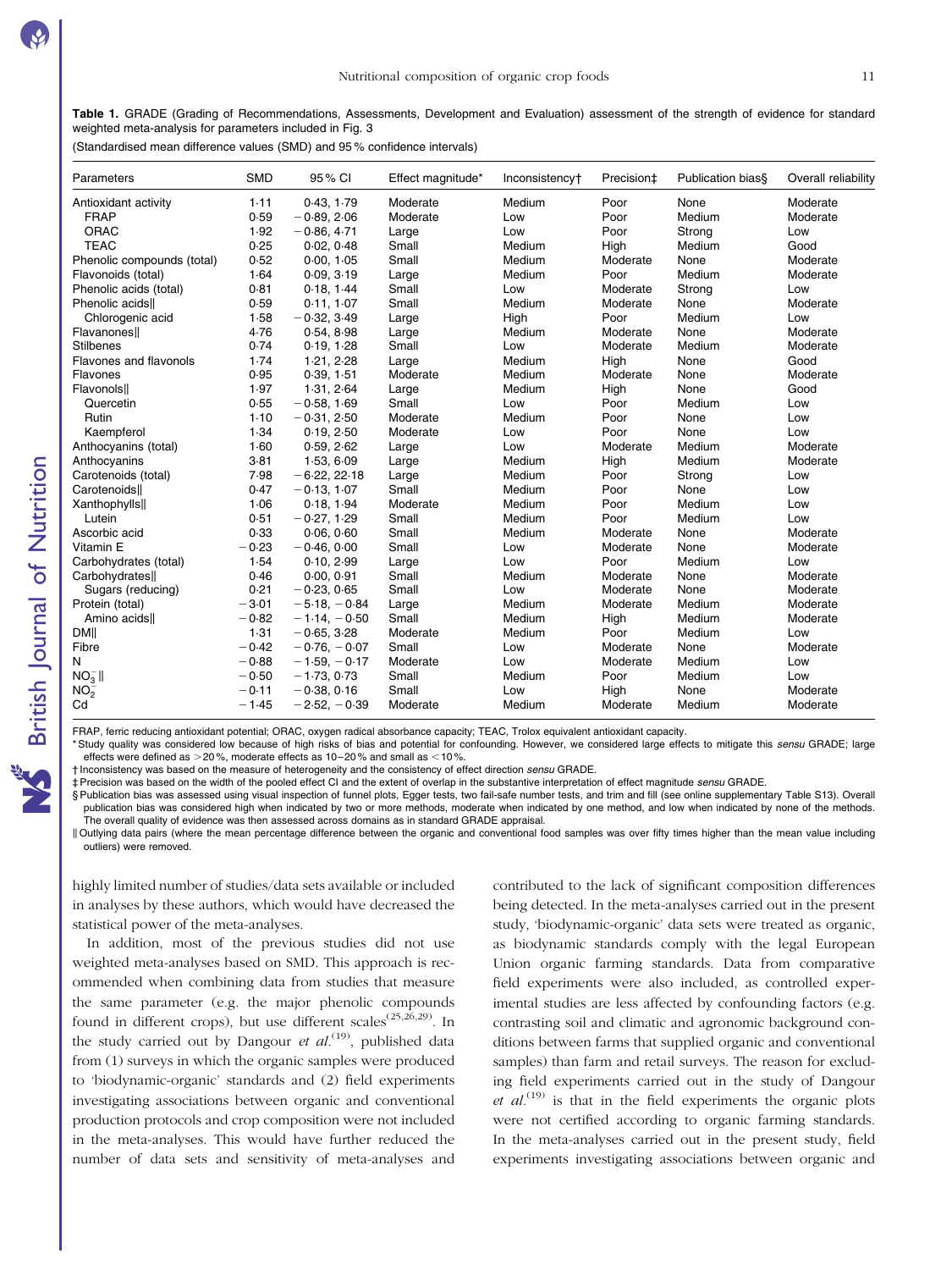conventional agronomic practices/protocols and crop composition were included, as the crop management practices rather than the certification process were assumed to affect crop performance and composition.

The finding of a four times higher frequency of occurrence of pesticide residues in conventional crops confirms the results of the study of Smith-Spangler *et al.*<sup>(21)</sup>, in which a very similar set of studies (nine of the ten publications used in the present study) were used for analysis.

The potential (1) nutritional benefits of higher concentrations of antioxidant/(poly)phenolics in organiccrops, (2) risks associated with potentially harmful pesticide residues, Cd,  $NO_3^-$  and  $NO<sub>2</sub><sup>-</sup>$ , and (3) agronomic factors responsible for composition differences are discussed in more detail below.

#### Antioxidants/(poly)phenolics

Among the composition differences detected by the metaanalyses carried out in the present study, the higher antioxidant activity and higher concentrations of a wide range of antioxidants/(poly)phenolics found in organic crops/crop-based foods may indicate the greatest potential nutritional benefits. Based on the differences reported, results indicate that a switch from conventional to organic crop consumption would result in a 20–40 % (and for some compounds more than 60 %) increase in crop-based antioxidant/(poly)phenolic intake levels without a simultaneous increase in energy, which would be in line with the dietary recommendations<sup> $(16,17)$ </sup>. This estimated magnitude of difference would be equivalent to the amount of antioxidants/(poly)phenolics present in one to two of the five portions of fruits and vegetables recommended to be consumed daily and would therefore be significant/meaningful in terms of human nutrition, if information linking these plant secondary metabolites to the health benefits associated with increased fruit, vegetable and whole grain consumption is confirmed $(16-18)$ .

However, it is important to point out that there is still a lack of knowledge about the potential human health impacts of increasing antioxidant/(poly)phenolic intake levels and switching to organic food consumption. For example, there are still gaps in the understanding of the (1) uptake, bioavailability and metabolism of (poly)phenolics after ingestion and (2) exact compounds/molecules and modes of action responsible for health benefits<sup> $(16)$ </sup>. Also, it is important to consider that most of the human dietary intervention studies on associations between antioxidant/(poly)phenolic intake and health indicators were based on the comparison of standard diets with diets in which the amount of specific (poly)phenolic-rich foods (e.g. cocoa, red wine, tea/coffee, berries, citrus and nuts) was high $(16,17)$ .

There are, to our knowledge, only two human dietary intervention studies in which contrasting antioxidant/(poly) phenolic intake levels were generated by providing diets based on conventional and organic crops; both studies focused on assessing antioxidant status in humans and were inconclusive with respect to the identification of potential health impacts of organic food consumption<sup>(21,42,43)</sup>. However, there are several animal dietary intervention studies that have

identified significant associations between organic feed consumption and animal growth and physiological (including immune and endocrine) parameters and/or biomarkers of health when compared with conventional feed consumption(44,45). Among these studies, one recent factorial animal study has gone one step further and assessed associations between contrasting crop fertilisation and crop protection protocols used in conventional and organic farming systems and (1) the composition (including (poly)phenolic content) of crops/compound feeds made from crops and (2) the growth, physiological, immunological and hormonal parameters of rats that consumed these feeds $(46)$ . With respect to composition differences, the study yielded results similar to those of the meta-analyses carried out in the present study. For example, rat feeds produced from organic crops had lower concentrations of proteins and Cd, but higher concentrations of polyphenols and the carotenoid lutein. The study also demonstrated that composition differences were mainly linked to contrasting fertilisation regimens (green and animal manures  $v$ . mineral fertiliser inputs). The consumption of feeds made from organic crops by the rats resulted in higher levels of body protein, body ash, leucocyte count, plasma glucose, leptin, insulin-like growth factor 1, corticosterone, and IgM, and spontaneous lymphocyte proliferation, but lower levels of plasma IgG, testosterone and mitogen-stimulated proliferation of lymphocytes<sup> $(46)$ </sup>. Redundancy analysis identified total polyphenol concentrations in feeds as the strongest driver for the physiological/endocrinological parameters assessed in rats. This suggests that a switch from conventional to organic crop consumption may have impacts similar to those of an increase in the intake of foods with high antioxidant/(poly) phenolic contents. This hypothesis would merit further exploration in animal and human dietary intervention studies.

Many of the antioxidants, including (poly)phenolics, found in higher concentrations in organic crops are known to be produced by plants in response to abiotic (e.g. wounding and heat, water and nutrient stress) and biotic (pest attacks and disease) stress and form part of the plants' constitutive and inducible resistance mechanisms to pests and diseases<sup> $(47-49)$ </sup>. Therefore, higher concentrations of (poly)phenolics in organic crops may be due to higher incidence/severity of pest and disease damage, causing enhanced (poly)phenolic production as part of the inducible plant resistance response. The differences in antioxidant concentrations between organic and conventional crops may therefore have been due to contrasting pest and disease damage and/or fertilisation intensity. However, there are, to our knowledge, no sound published data/evidence for a causal link between higher pest/disease incidence/severity and antioxidant/(poly) phenolic concentrations in organic crops. In contrast, there is increasing evidence that differences in fertilisation regimens between organic and conventional production systems (and, in particular, the non-use of high mineral N fertiliser inputs) are significant drivers for higher (poly)phenolic concentrations in organic crops<sup>(20,49–52)</sup>. For example, Sander & Heitefuss<sup> $(50)$ </sup> reported that increasing mineral N fertilisation resulted in reduced concentrations of phenolic resistance compounds in wheat leaves and increased severity of foliar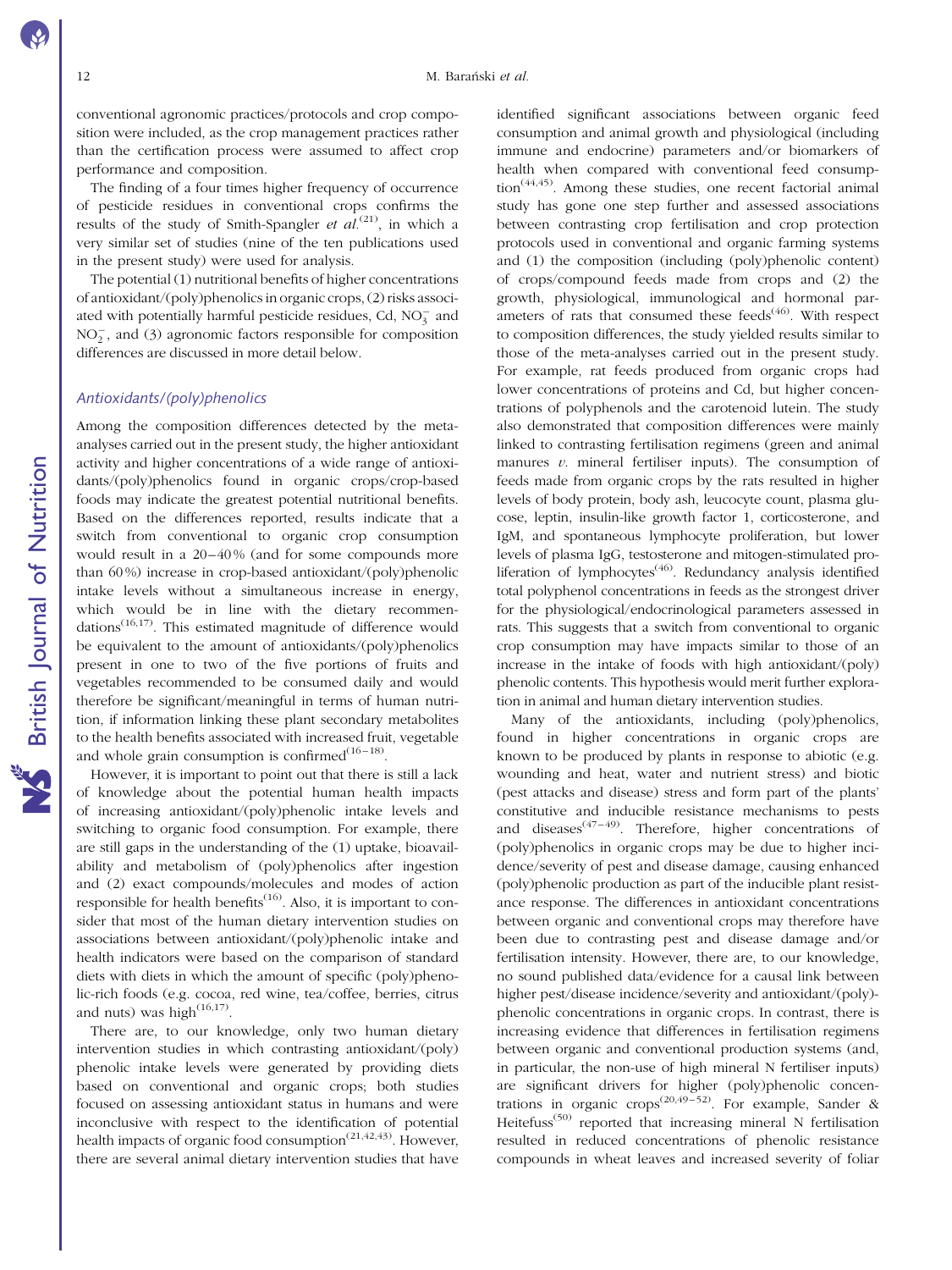disease (powdery mildew). Similarly, a review by Rühmann et  $al^{(51)}$  describes the negative correlations between N fertilisation/supply-driven shoot growth and concentrations of phenylpropanoids and apple scab resistance in young leaves in apple trees<sup>(51)</sup>. In tomato, deficiency of both N and P was found to be linked to flavonol accumulation in plant tissues<sup>(52)</sup>. More recently, Almuayrifi<sup>(49)</sup> has demonstrated that the non-use of synthetic pesticides and fungicides has no effect on phenolic acid and flavonoid concentrations and profiles in wheat, but that the use of standard, conventional mineral (NPK) fertiliser regimens is associated with significantly lower phenolic acid and flavonoid concentrations in wheat leaves compared with organic wheat crops fertilised with green and animal manures only. The variability in relative differences in antioxidant/(poly)phenolic concentrations found between studies and crops may therefore at least partially be explained by variability in the fertilisation protocols in both the organic and non-organic systems compared. The finding in the present study that organic crops have significantly lower N,  $NO_3^-$  and  $NO_2^-$  concentrations would support the theory that differences in antioxidant/(poly)phenolic concentrations between organic and conventional crops are driven by contrasting N supply patterns. This view is supported by previous studies that have suggested that under high N availability, plants allocate carbohydrates from photosynthesis to primary metabolism and rapid growth while producing less amounts of secondary metabolites involved in defence<sup>(51)</sup>.

However, additional research is required to gain a more detailed understanding of the relative contribution of fertilisation and crop protection regimens and disease and pest prevalence/severity to the expression of constitutive and inducible resistance mechanisms in different organically managed crop plants<sup>(50)</sup>.

# Cadmium and pesticide residues

Cd is a highly toxic metal and one of the only three toxic metal contaminants (the other two being Pb and Hg) for which the European Commission has set maximum residue levels (MRL) in foods<sup>(53)</sup>. Cd accumulates in the human body (especially in the liver and kidneys) and therefore dietary Cd intake levels should be kept as low as possible<sup>(53)</sup>. The on average  $48\%$ lower Cd concentrations found in organic crops/crop-based foods in the meta-analyses carried out in the present study are therefore desirable, although the exact health benefits associated with reducing Cd intake levels via a switch to organic food consumption are difficult to estimate. Similar to the results of the present study, a recent literature review by Smith-Spangler *et al.*<sup>(21)</sup> has also reported that of the seventy-seven comparative data sets (extracted from fifteen publications), twenty-one indicated significantly lower and only one significantly higher Cd concentrations in organic foods. Differences in Cd contamination levels between organic and conventional winter wheat have recently been shown to be mainly linked to differences in fertilisation regimens (especially the high mineral P inputs used in conventional farming systems), although contrasting rotation

designs also contributed to differences in Cd concentrations between organic and conventional wheat<sup> $(7)$ </sup>. A range of other soil (e.g. pH) and agronomic (e.g. liming) factors are known to affect Cd concentrations in  $\text{crops}^{(54)}$ , and these may explain the variability in results between individual comparative studies, crop species and crop types (see [Fig. 4](#page-6-0) and online supplementary Figs. S4 and S22).

The present study demonstrated that the prohibition of synthetic chemical pesticide use under organic farming standards results in a more than 4-fold reduction in the number of crop samples with detectable pesticide residues. This supports previous studies that have concluded that organic food consumption can reduce exposure to pesticide residues<sup>(21–23)</sup>. The considerably higher frequency of occurrence of detectable residues in conventional fruits (75 %) than in vegetables (32 %) may indicate higher levels of crop protection inputs being used in fruit crops, but could also have been due to the use of more persistent chemicals, different sprayer technologies used and/or pesticide applications being made closer to harvest. The finding of detectable pesticide residues in a proportion (about  $11\%$ ) of organic crop samples may have been due to cross-contamination from neighbouring conventional fields, the continued presence of very persistent pesticides (e.g. organochlorine compounds) in fields or perennial crop tissues from past conventional management, and/or accidental or fraudulent use of prohibited pesticides in organic farms.

Pesticide residues that are below the MRL set by the European Commission(55,56) are considered by regulators not to pose risk to consumers or the environment, as they are significantly lower than concentrations for which negative health or environmental impacts can be detected in the regulatory pesticide safety testing carried out as part of the pesticide approval process<sup>(55)</sup>. However, a significant number of crop samples included in the regulatory European Food Safety Authority pesticide residue monitoring in Europe are still found to contain pesticide residues above the  $MRL^{(57)}$ . For example, in recent European Food Safety Authority surveys, pesticide residues above the MRL have been found in 6·2 % of spinach,  $3.8\%$  of oat,  $3.4\%$  of peach,  $3.0\%$  of orange, 2·9 % of strawberry and lettuce, 2·8 % of table grape and  $2.7\%$  of apple samples analysed<sup>(57)</sup>. There is still scientific controversy about the safety of some currently permitted pesticides (e.g. organophosphorus compounds) even at levels below the MRL and complex mixtures of pesticides, as additive/ synergistic effects of pesticide mixtures have been documented and safety testing of pesticide mixtures is currently not required as part of the regulatory pesticide approval process<sup>(58-60)</sup>. Similar to Cd, the lower risk of exposure to pesticide residues can be considered desirable, but potential health benefits associated with reducing pesticide exposure via a switch to organic food consumption are impossible to estimate.

It should be pointed out that (1) there are only eleven studies in which the frequencies of occurrence of pesticide residues were compared, (2) eight of these studies focused on only one crop species, (3) no comparative studies for cereals, oilseeds and pulses were identified in the literature review, and (4) the data available did not allow scientifically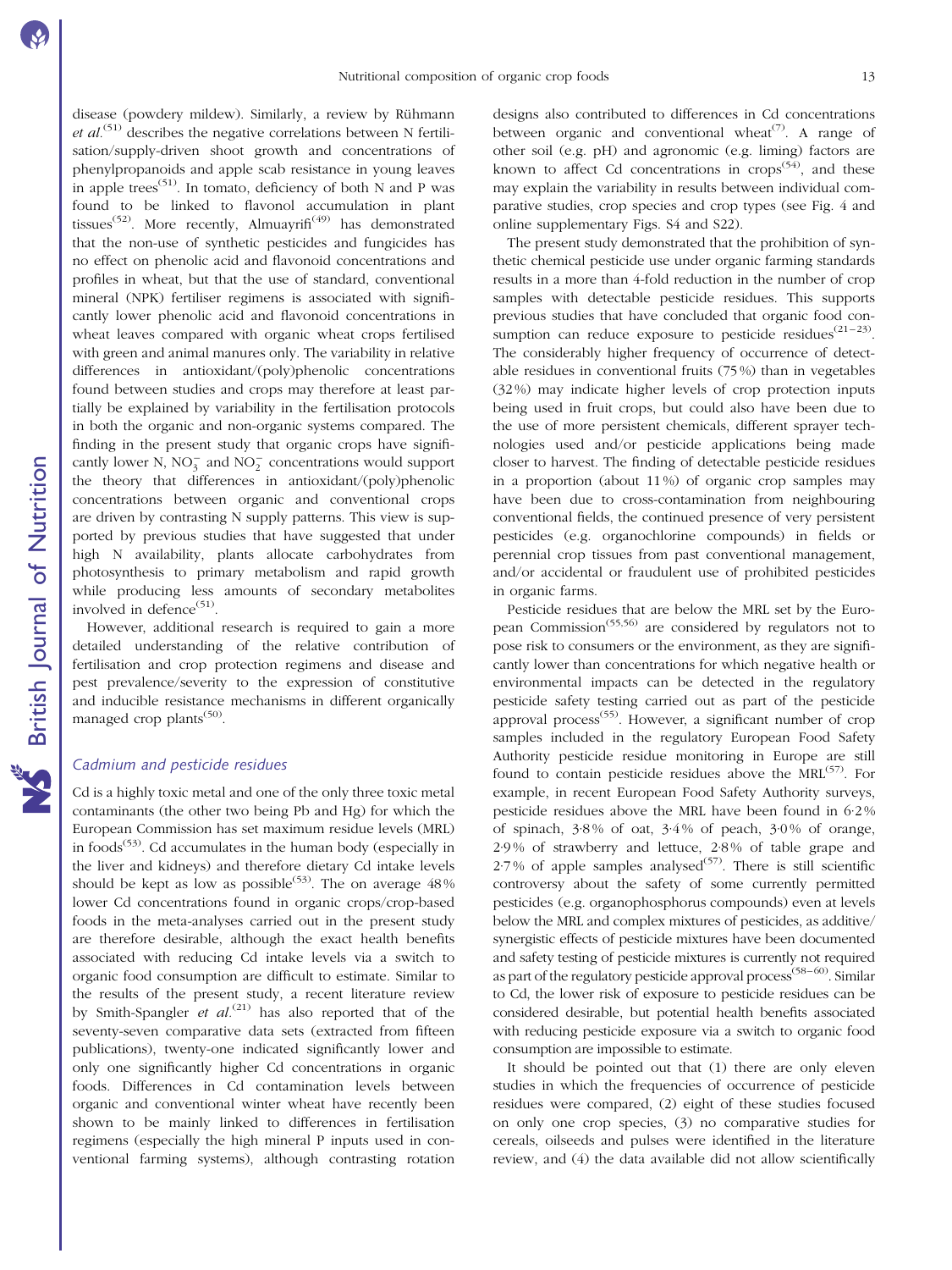robust comparisons of the concentrations of pesticides. Therefore, it is important to carry out further studies to improve our understanding of differences in the frequency of occurrence and concentrations of pesticide residues between organic and conventional crops.

#### Proteins, amino acids, nitrogen and nitrate/nitrite

The concentrations of proteins, amino acids and N (which are known to be positively correlated in plants) were found to be lower in organic crops, and this is consistent with the results of previous studies that have linked lower protein concentrations to lower N inputs and N availability in organic crop production systems<sup> $(61,62)$ </sup>. The nutritional significance/relevance of slightly lower protein and amino acid concentrations in organic crops to human health is likely to be low, as European and North American diets typically provide sufficient or even excessive amounts of proteins and essential amino acids. Also, while some studies concluded that protein content in most European and North American diets is too high and that this contributes to the increasing incidence of diabetes and obesity $(63)$ , other studies reported that increasing protein intake levels may be a strategy to prevent obesity $(64)$ . Therefore, the lower protein and amino acid concentrations found in organic foods are unlikely to have a significant nutritional or health impact.

The higher  $NO_3^-$  and  $NO_2^-$  concentrations in conventional crops are also thought to be linked to high mineral N inputs, as both  $NO_3^-$  and  $NO_2^-$  are known to accumulate in plants under high-mineral N input regimens<sup> $(65)$ </sup>. The higher NO<sup>2</sup> <sup>2</sup> concentrations in conventional crops/crop-based foods are nutritionally undesirable, as they have been described to be risk factors for stomach cancer and methaemoglobinaemia in humans<sup>(65)</sup>. However, while increasing dietary  $NO_2^-$  intake levels is widely considered to be potentially harmful for human health, there is still controversy about the potential health impacts of crop-based dietary  $NO_3^-$  intake<sup>(65–67)</sup>.

# Effects of crop type/species/variety, study type and other sources of variation

One of the main challenges to interpreting comparisons of organic and inorganic food production systems is the high heterogeneity arising from combinations of (1) crops, crop types and/or crop-based foods, (2) countries, and/or (3) pedoclimatic and agronomic background conditions. As has been emiante and agronomic background conditional in the same infor-<br>mentioned in previous reviews<sup>(19–21)</sup>, pooling diverse information was necessary, because for most of the composition parameters, the number of published studies available was not sufficient to carry out separate meta-analyses for specific countries/regions and crop types and species. Consequently, heterogeneity was extremely high  $(I^2 > 75\%)$  for most of the composition parameters for which significant differences were detected.

For many composition parameters, the method of synthesis did not have large effects on results, in terms of both statistical significance and the magnitude of relative difference between organic and conventional crops. This indicates that there is now a sufficiently large body of published information to identify differences that are relatively consistent across study types, crops, and pedo-climatic and agronomic environments. Therefore, for these parameters, future studies should focus on increasing our understanding of the underlying agronomic, pedo-climatic and crop genetic factors responsible for composition differences between organic and conventional crops.

For other composition parameters (e.g. ferric reducing antioxidant power, oxygen radical absorbance capacity, Trolox equivalent antioxidant capacity, and levels of flavonoids, stilbenes, total carotenoids, L-ascorbic acid, proteins,  $NO<sub>2</sub><sup>-</sup>$  and Cd), differences in methods had a large impact in terms of both significant effects being detected and/or estimates of the magnitude of difference based on MPD and SMD. For these compounds, additional high-quality studies (that report measures of variance) are required to increase the power of weighted meta-analyses.

Overall assessment of the strength of evidence for antioxidant/(poly)phenolic parameters indicated high or moderate reliability for thirteen of the nineteen parameters and moderate reliability for Cd. This supports the conclusion that future research would likely be confirmatory.

In contrast to previous literature reviews<sup> $(19-21)$ </sup>, the larger number of studies now available allowed separate metaanalyses to be carried out for different crop types (e.g. fruits, vegetables and cereals), but only for a limited number of composition parameters. This demonstrates that there is variation between crop types with respect to (1) whether the production system has a significant effect and/or (2) the magnitude of difference between organic and conventional crops, although sample sizes remain insufficient to detect interactions between crop types in many cases.

The present study also identified variation between studies (1) carried out in countries with different pedo-climatic conditions and agronomic protocols (e.g. rotation designs, irrigated or non-irrigated crop production, and level and type of animal manures used) and/or (2) focused on different crop species. This is not surprising as both genetic and environmental/agronomic factors are known to affect the concentrations of N,  $NO_3^-$ ,  $NO_2^-$ , proteins, sugars, antioxidants/ (poly)phenolics, Cd and pesticides in crops(7,9–12,20,47–52,62). However, due to the lack of detailed information on agronomic and pedo-climatic background conditions in most of the available literature, it is currently not possible to quantify the relative contribution of genetic and environmental/ agronomic sources of variation.

The unweighted MPD were calculated to provide an estimate of the magnitude of difference that is meaningful when considering nutritional/health impacts of changes in crop composition. However, care should be taken when interpreting MPD values, as they do not take variability in the precision of individual studies into account<sup> $(25)$ </sup> and provide less precise estimates of effect than weighted estimates.

However, there is now evidence from a large number of quality studies that consistently show that organic production systems result in crops/crop-based compound foods with higher concentrations of antioxidants/(poly)phenolics and lower concentrations of Cd and pesticide residues compared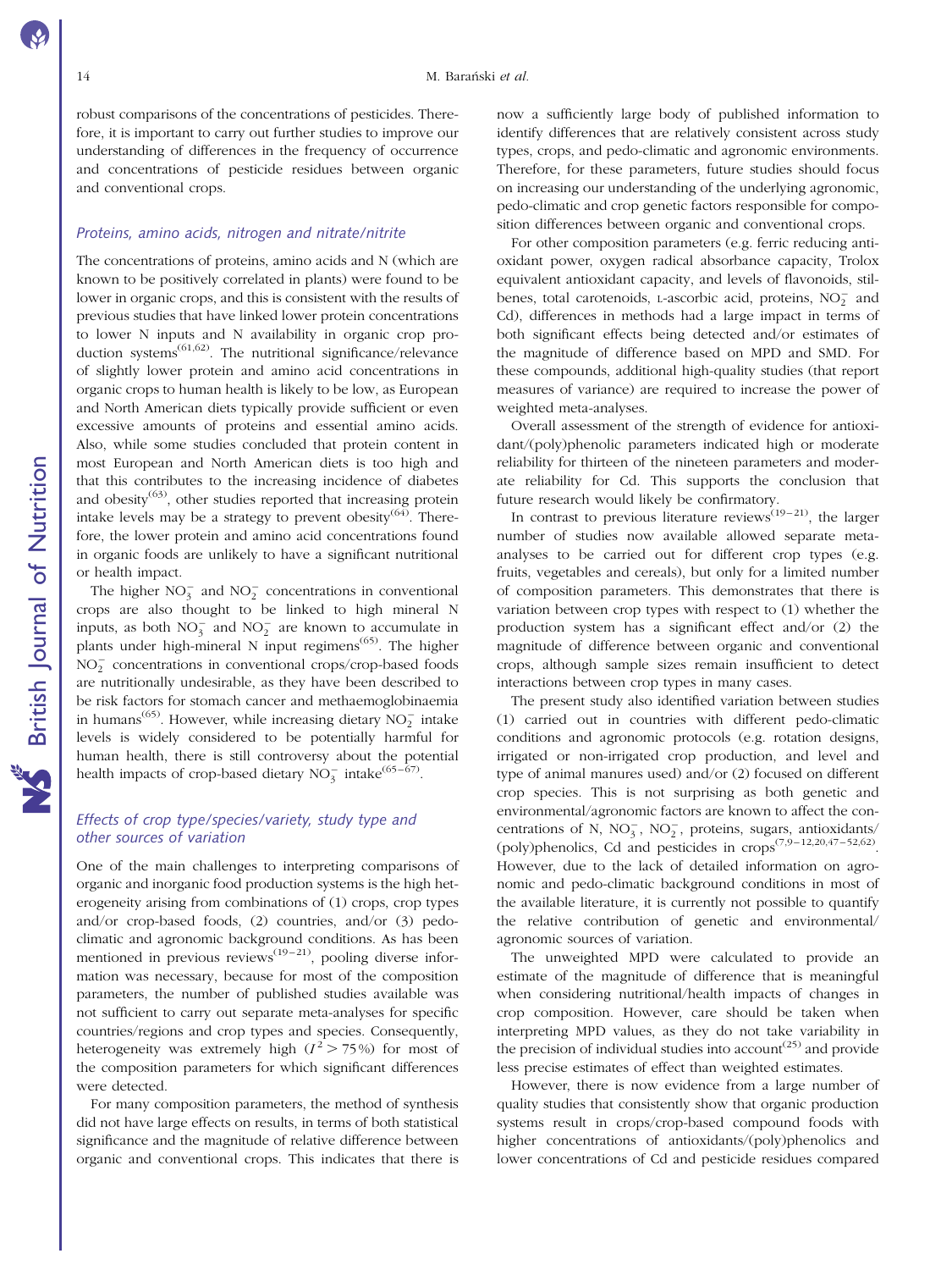with conventional production systems. There is little uncertainty surrounding this overall result, but further research is required to quantify more accurately the relative impacts of (1) crop types, species, and varieties/cultivars/hybrids and (2) agronomic and pedo-climatic background conditions on the relative difference between organic and conventional crop composition.

# The need for use of standardised protocols for comparative food composition studies

The present study identified deficiencies in a large proportion of the published studies. These included a lack of standardised measurements and a lack of reporting (and, in particular, the non-reporting of measures of variability and/or replication) for many composition parameters, and there was evidence of duplicate or selective reporting of data collected in experiments, which may lead to publication bias. Particularly, there is a lack of studies comparing pesticide residue levels in organic and conventional crops, and there has been very little effort taken to re-analyse and then publish available comparative data from food surveillance surveys (e.g. the regular pesticide residue and food composition surveys carried out by the European Food Safety Authority and national agencies in Europe and elsewhere). Also, in many studies, there was a lack of detailed information on (1) the geographical origin of samples in retail surveys and (2) agronomic (e.g. rotation, fertilisation, tillage and irrigation regimens), pedo-climatic and crop genetic backgrounds (in farm surveys and field experiments), which would allow potential sources of variation to be investigated.

Not all studies included in the meta-analyses used certified reference materials as a quality assurance measure for the accuracy of estimates of concentrations of compounds in crops. This is unlikely to have affected the estimates of relative differences between organic and conventional crops, as the same extraction and analytical methods were used for organic and conventional samples in all the studies included in the meta-analyses in the present study. However, data from studies that did not use reference materials are less reliable when used to estimate the concentrations of nutritionally relevant compounds in crops and total dietary intake levels of such compounds in crop-based foods.

Therefore, it is important to develop guidelines for studies comparing the impacts of agronomic practices on crop/food composition to minimise heterogeneity and/or allow agronomic, environmental and crop genetic drivers to be used as covariates in analyses.

# The need for dietary intervention/cohort studies to identify health impacts

A recent review by Smith-Spangler *et al.*<sup>(21)</sup> has analysed the results of fourteen studies in which the effects of organic and conventional food (both crop and livestock product) consumption on clinical outcomes (e.g. allergic symptoms and Campylobacter infections) and health markers (e.g. serum lipid and vitamin concentrations) were studied. However,

they concluded that the currently available data do not allow clear trends with respect to health markers and outcomes to be identified. Therefore, there is an urgent need for well-controlled human intervention and/or cohort studies to identify/quantify potential human health impacts of organic v. conventional food consumption.

Diet composition may have an effect on the relative impact of switching from conventional to organic food consumption, and this should be considered in the design of such studies. For example, the relative impact of switching from conventional to organic food consumption could be expected to be smaller for diets with high amounts of (poly)phenolic-rich foods.

### Supplementary material

To view supplementary material for this article, please visit http://dx.doi.org/10.1017/S0007114514001366

#### Acknowledgements

The authors thank Lord Peter Melchett (Policy Director of the Soil Association, Bristol, UK, and an organic farmer), Professor Dr Juha Helenius (Professor of Agroecology, University of Helsinki, Finland) and Teresa Jordon (Nafferton Ecological Farming Group office manager, Newcastle University) for critically reviewing/editing the manuscript. Lord Peter Melchett, the Policy Director of the Soil Association, was invited to critically review the manuscript to (1) ensure that the authors had covered all the information/publications available to the main UK Organic Farming sector body and (2) obtain feedback on the main results and conclusions reported in the article. Lord Melchett did not suggest any major revisions to the manuscript.

The authors are grateful to the European Community for funding through financial participation under the Sixth Framework Programme for Research, Technological Development and Demonstration Activities for the Integrated Project QUALI-TYLOWINPUTFOOD, FP6-FOOD-CT-2003-506358. They are also grateful to the Sheepdrove Trust for the 'Meta-analyses of data on composition of organic and conventional foods' for providing financial and technical support. The Sheepdrove Trust supports independent R&D underpinning the development of organic and sustainable farming and food systems. Financial support was provided by the Trust without conditions, and the Trust had no influence on the design and management of the research project and the preparation of publications from the project.

The authors' contributions are as follows: M. B. (an animal and food scientist) designed the database, carried out many of the meta-analyses and contributed to the writing of the manuscript; D. S.-T. (a nutritionist) carried out a major part of the literature search and extraction and contributed to the writing of the manuscript; N. V. (a crop scientist) contributed to the literature search (especially for perennial and Mediterranean crops) and the preparation of the manuscript; C. S. (a human nutritionist) contributed to the design of the study, the discussion of potential health impacts of composition differences and the critical review of the manuscript;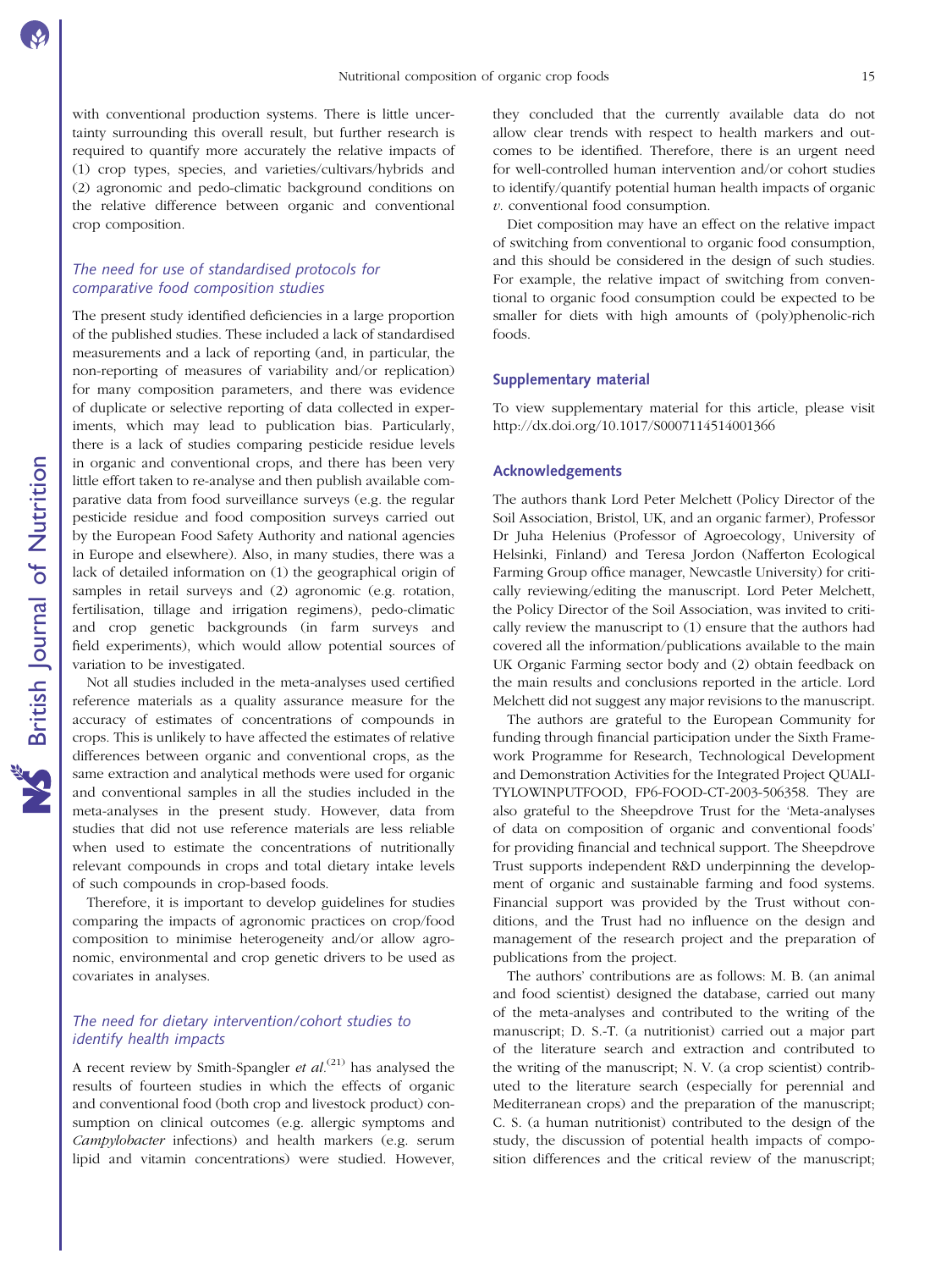R. S. (an environmental modeller and data analyser) helped to design the literature search and database storage and helped to design and provided guidance for the meta-analyses used; G. B. S. (a research synthesis methodologist specialising in meta-analytical approaches) contributed to and provided advice on the additional analyses carried out in response to referees' recommendations; C. B. (an agronomist specialising on organic production systems) helped with the literature review (especially with respect to studies carried out in North and South America) and the preparation/review of the manuscript; B. B. (an agricultural microbiologist) contributed to the literature search, the critical review of the manuscript and the discussion related to the mechanisms for higher antioxidant concentrations in organic crops; E. M. (a plant pathologist) helped with the literature search and the critical review of the manuscript, in particular, with respect to interactions between antioxidant concentrations and crop resistance; C. G. (a plant pathologist/crop agronomist) helped with the literature search (especially with respect to Mediterranean crops) and the critical review of the manuscript; J. G.-O. (a human nutritionist) contributed to the literature review and the discussion of potential health impacts of composition differences identified in the meta-analyses; E. R. (a human nutritionist) helped with the literature review and the critical revision of the manuscript, especially with respect to human intervention studies focused on the health impacts of organic food consumption; K. S.-S. (an animal nutritionist/physiologists) contributed to the literature review and the critical revision of the manuscript, especially with respect to animal dietary intervention studies focused on the physiological and health impacts of organic feed consumption; R. T. (a human nutritionist) helped with the literature review and the critical revision of the manuscript, especially with respect to studies carried out in Scandinavian countries; D. J. (an agronomist specialising on organic production systems) contributed to the literature review (especially with respect to studies carried out in Eastern and Central European countries) and the preparation/review of the manuscript; U. N. (head of Europe's largest organic farming institutes) helped with the literature review (especially with respect to studies linking mineral nutrient supply and antioxidant concentrations in crops) and the critical review of the manuscript; P. N. (a plant pathologist/crop agronomist) contributed to the interpretation of data and the critical review of the manuscript; C. L. (an agronomist specialising on agricultural production system design and the study of interactions between agronomic practices, and food quality and safety) had primary responsibility for the design of the study, the management of the research project and the preparation of the manuscript.

Conflict of interest: the senior author of the paper, C. L., owns farm land in Germany that is managed according to conventional farming standards and a smallholding in Greece that is managed according to organic farming standards.

#### References

1. Yiridoe EK, Bonti-Ankomah S & Martin RC (2005) Comparison of consumer perceptions and preference toward organic versus conventionally produced foods: a review and update of the literature. Renew Agric Food Syst 20, 193–205.

- 2. Oughton E & Ritson C (2007) Food consumers and organic agriculture. In Handbook of Organic Food Quality and Safety, pp. 74–94 [J Cooper, U Niggli and C Leifert, editors]. Cambridge, UK: Woodhouse Publishing Ltd.
- 3. Willer H & Kilcher L (2011) The World of Organic Agriculture. Statistics and Emerging Trends 2011. FiBL-IFOAM Report. Bonn: IFOAM and Frick: FiBL.
- 4. Baker BP, Benbrook CM, Groth E 3rd, et al. (2002) Pesticide residues in conventional, integrated pest management (IPM)-grown and organic foods: insights from three US data sets. Food Addit Contam 19, 427–446.
- 5. Lampkin NH (2002) Organic Farming, 2nd ed. Ipswich: Old Pond Publishing.
- 6. Hansen AL (2010) The Organic Farming Manual: A Comprehensive Guide to Starting and Running a Certified Organic Farm. North Adams, MA: Storey Books.
- 7. Cooper J, Sanderson R, Cakmak I, et al. (2011) Effect of organic and conventional crop rotation, fertilization, and crop protection practices on metal contents in wheat (Triticum aestivum). J Agric Food Chem 59, 4715–4724.
- 8. van Bueren ETL, Jones SS, Tamm L, et al. (2011) The need to breed crop varieties suitable for organic farming, using wheat, tomato and broccoli as examples: a review. NJAS Wageningen J Life Sci 58, 193–205.
- 9. Tetard-Jones C, Edwards M, Rempelos L, et al. (2013) Effects of previous crop management, fertilization regime and water supply on potato tuber proteome and yield. Agronomy 3, 59–85.
- 10. Rempelos L, Cooper J, Wilcockson S, et al. (2013) Quantitative proteomics to study the response of potato to contrasting fertilisation regimes. Mol Breed 31, 363–378.
- 11. Lehesranta SJ, Koistinen KM, Massat N, et al. (2007) Effects of agricultural production systems and their components on protein profiles of potato tubers. Proteomics 7, 597–604.
- 12. Tetard-Jones C, Shotton PN, Rempelos L, et al. (2013) Quantitative proteomics to study the response of wheat to contrasting fertilisation regimes. Mol Breed 31, 379–393.
- 13. van Dijk JP, Cankar K, Scheffer SJ, et al. (2009) Transcriptome analysis of potato tubers – effects of different agricultural practices. J Agric Food Chem 57, 1612–1623.
- 14. van Dijk JP, Leifert C, Barros E, et al. (2010) Gene expression profiling for food safety assessment: examples in potato and maize. Regul Toxicol Pharmacol 58, Suppl. 3, S21–S25.
- 15. van Dijk JP, Cankar K, Hendriksen PJM, et al. (2012) The identification and interpretation of differences in the transcriptomes of organically and conventionally grown potato tubers. *J Agric Food Chem* 60, 2090-2101.
- 16. Del Rio D, Rodriguez-Mateos A, Spencer JPE, et al. (2013) Dietary (poly)phenolics in human health: structures, bioavailability, and evidence of protective effects against chronic diseases. Antioxid Redox Signal 18, 1818–1892.
- 17. Wahlqvist ML (2013) Antioxidant relevance to human health. Asia Pac J Clin Nutr 22, 171–176.
- 18. Fardet A (2010) New hypotheses for the health-protective mechanisms of whole-grain cereals: what is beyond fibre? Nutr Res Rev 23, 65–134.
- 19. Dangour AD, Dodhia SK, Hayter A, et al. (2009) Nutritional quality of organic foods: a systematic review. Am J Clin Nutr 90, 680–685.
- 20. Brandt K, Leifert C, Sanderson R, et al. (2011) Agroecosystem management and nutritional quality of plant foods: the case of organic fruits and vegetables. Crit Rev Plant Sci 30, 177–197.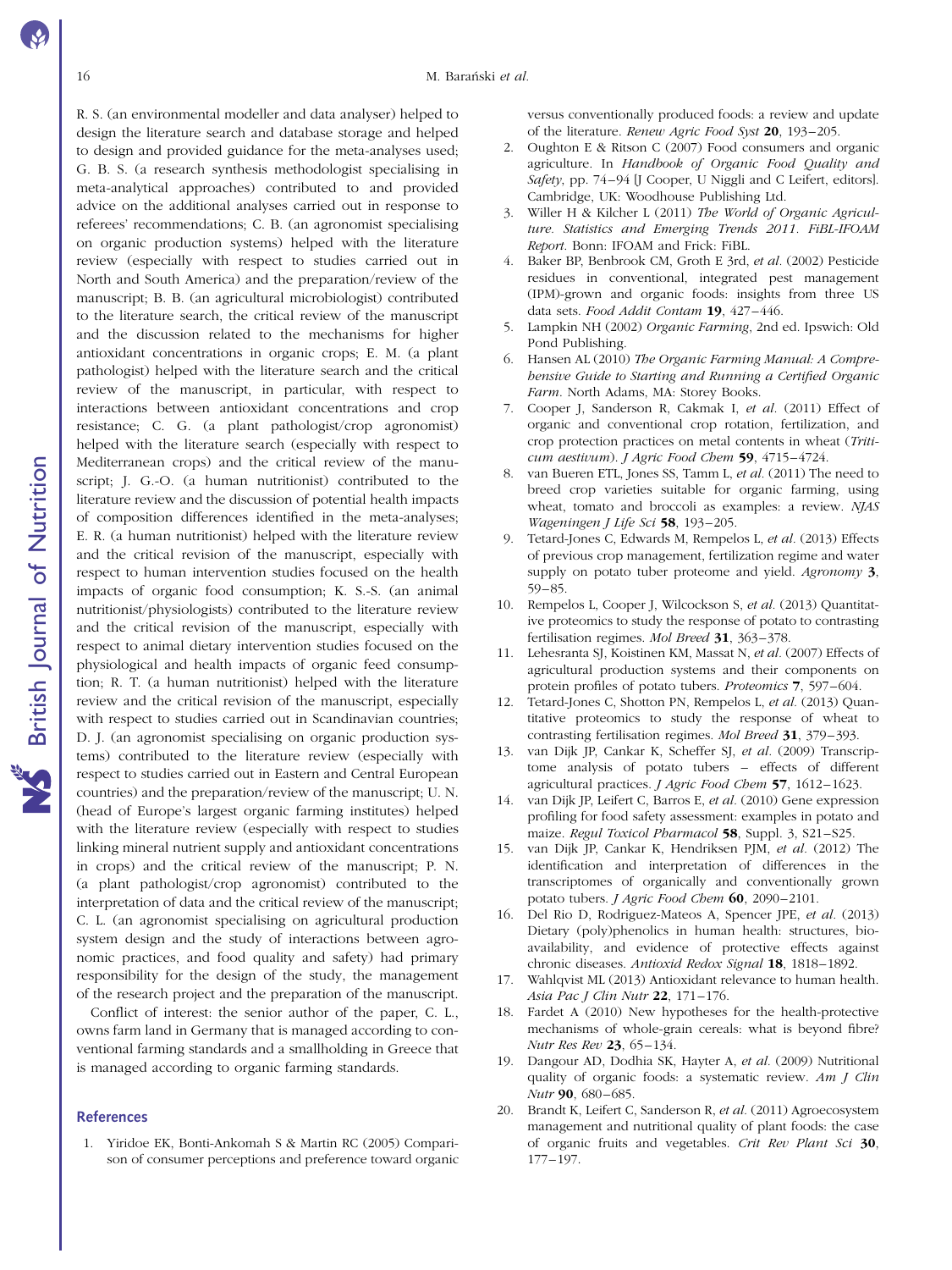- 21. Smith-Spangler C, Brandeau ML, Hunter GE, et al. (2012) Are organic foods safer or healthier than conventional alternatives? A systematic review. Ann Intern Med 157, 348–366.
- 22. Benbrook C, Zhao X, Davies N, et al. (2008) New evidence confirms the nutritional superiority of plant-based organic foods. http://organic-center.org/reportfiles/NutrientContent-Report.pdf (accessed June 2014).
- 23. Curl C, Fenske RA & Elgethun K (2003) Organophosphorus pesticide exposure of urban and suburban preschool children with organic and conventional diets. Environ Health Perspect 111, 377–382.
- 24. Leifert C, Ball K, Volakakis N, et al. (2008) Control of enteric pathogens in ready-to-eat vegetable crops in organic and 'low input' production systems: a HACCP-based approach. J Appl Microbiol 105, 931–950.
- 25. Stewart G (2010) Meta-analysis in applied ecology. Biol Lett 6, 78–81.
- 26. Koricheva J & Gurevitch J (2013) Place of meta-analysis among other methods of research synthesis. In Handbook of Meta-Analysis in Ecology and Evolution, [J Koricheva, J Gurevitch and K Mengersen, editors]. Princeton, NJ: Princeton University Press.
- 27. Brandt K, Srednicka-Tober D, Baranski M, et al. (2013) Methods for comparing data across differently designed agronomic studies: examples of different meta-analysis methods used to compare relative composition of plant foods grown using organic or conventional production methods and a protocol for a systematic review. J Agric Food Chem 61, 7173–7180.
- 28. Stewart G, Cote I, Rothstein H, et al. (2013) First steps in beginning a meta-analysis. In Handbook of Meta-Analysis in Ecology and Evolution, pp. 27–36 [J Koricheva, J Gurevitch and K Mengersen, editors]. Princeton, NJ: Princeton University Press.
- 29. Palupi E, Jayanegara A, Ploeger A, et al. (2012) Comparison of nutritional quality between conventional and organic dairy products: a meta-analysis. J Sci Food Agric 92, 2774–2781.
- 30. Anonymous (2013) The R Project for Statistical Computing. http://www.r-project.org/ (accessed 10 February 2013).
- 31. Viechtbauer W (2010) Conducting meta-analyses in R with the metafor package. *J Stat Softw* 36, 1–48.
- 32. Hedges LV & Olkin I (1985) Statistical Methods for Meta-Analysis. San Diego, CA: Academic Press.
- 33. Sanchez-Meca J & Marin-Martinez F (2010) Meta-analysis. In International Encyclopedia of Education, 3rd ed., pp. 274–282 [P Peterson, E Baker and B McGaw, editors]. Amsterdam: Elsevier.
- 34. Lipsey MW & Wilson DB (editors) (2001) Practical Metaanalysis. Thousand Oaks, CA: Sage Publications.
- 35. Hedges LV, Gurevitch J & Curtis PS (1999) The meta-analysis of response ratios in experimental ecology. Ecology 80, 1150–1156.
- 36. Mengersen K, Schmidt C, Jennions M, et al. (2013) Statistical models and approaches to inference. In Handbook of Meta-Analysis in Ecology and Evolution, pp. 89–107 [J Koricheva, J Gurevitch and K Mengersen, editors]. Princeton, NJ: Princeton University Press.
- 37. Rothstein HR, Sutton AJ & Borenstein M (2006) Publication Bias in Meta-Analysis. Chichester, UK: John Wiley & Sons Ltd.
- 38. Gurevitch J & Hedges LV (1999) Statistical issues in ecological meta-analyses.  $Ecology$  80, 1142-1149.
- 39. Manly BFJ (1997) Randomization, Bootstrap and Monte Carlo Methods in Biology, 2nd ed. New York: Chapman & Hall.
- 40. Rosenberg M, Rothstein H & Gurevitch J (2013) Effect sizes: conventional choices and calculations. In Handbook of Meta-Analysis in Ecology and Evolution, pp. 61–71 [J Koricheva, J Gurevitch and K Mengersen, editors]. Princeton, NJ: Princeton University Press.
- 41. Guyatt GH, Oxman AD, Vist GE, et al. (2008) GRADE: an emerging consensus on rating quality of evidence and strength of recommendations. BMJ 336, 924–926.
- 42. Grinder-Pedersen L, Rasmussen SE, Bügel S, et al. (2003) Effect of diets based on foods from conventional versus organic production on intake and excretion of flavonoids and markers of antioxidative defense in humans. J Agric Food Chem 51, 5671-5676.
- 43. Søltoft M, Bysted A, Madsen KH, et al. (2011) Effects of organic and conventional growth systems on the content of carotenoids in carrot roots, and on intake and plasma status of carotenoids in humans. *J Sci Food Agric* 91, 767–775.
- 44. Huber M, van de Vijver LPL, Parmentier H, et al. (2010) Effects of organically and conventionally produced feed on biomarkers of health in a chicken model. Br J Nutr 103, 663–676.
- 45. Lauridsen C, Yong C, Halekoh U, et al. (2008) Rats show differences in some biomarkers of health when eating diets based on ingredients produced with three different cultivation strategies. J Sci Food Agric 88, 720-732.
- 46. Srednicka-Tober D, Baranski M, Gromadzka-Ostrowska J, et al. (2013) Effect of crop protection and fertilization regimes used in organic and conventional production systems on feed composition and physiological parameters in rats. *J Agric Food Chem*  $61$ , 1017-1029.
- 47. Nicholson RL & Hammerschmidt R (1992) Phenolic compounds and their role in disease resistance. Annu Rev Phytopathol 30, 369-389.
- 48. Bennett RN & Wallsgrove RM (1994) Secondary metabolites in plant defense mechanisms. New Phytol 127, 617–633.
- 49. Almuayrifi M (2013) Effect of fertilisation, crop protection, pre-crop and variety choice on yield of phenols content diseases severity and yield of winter wheat. PhD Thesis, Newcastle University.
- 50. Sander JF & Heitefuss R (1998) Susceptibility to Erysiphe graminis f. sp. tritici and phenolic acid content of wheat as influenced by different levels of nitrogen fertilization. J Phytopathol 146, 495–507.
- 51. Rühmann S, Leser C, Bannert M, et al. (2002) Relationship between growth, secondary metabolism, and resistance of apple. Plant Biol 4, 137–143.
- 52. Stewart AJ, Chapman W, Jenkins GI, et al. (2001) The effect of nitrogen and phosphorus deficiency on flavonol accumulation in plant tissues. Plant Cell Environ 24, 1189–1197.
- 53. European Commission (2008) Commission Regulation (EC) No. 629/2008 of 2 July 2008 amending Regulation (EC) No. 1881/2006 setting maximum levels for certain contaminants in foodstuffs. Off J Eur Union L173, 6-9.
- 54. Bešter PK, Lobnik F, Eržen I, et al. (2013) Prediction of cadmium concentration in selected home-produced vegetables. Ecotoxicol Environ Saf 96, 182–190.
- 55. European Commission (2005) Commission Regulation (EC) No. 396/2005 of 23 February 2005 on maximum residue levels of pesticides in or on food and feed of plant and animal origin and amending Council Directive 91/414/EEC. Off J Eur Union  $L70$ , 1-16.
- 56. European Food Safety Authority (2013) Maximum Residue Levels. http://www.efsa.europa.eu/en/pesticides/mrls.htm (accessed September 2013).